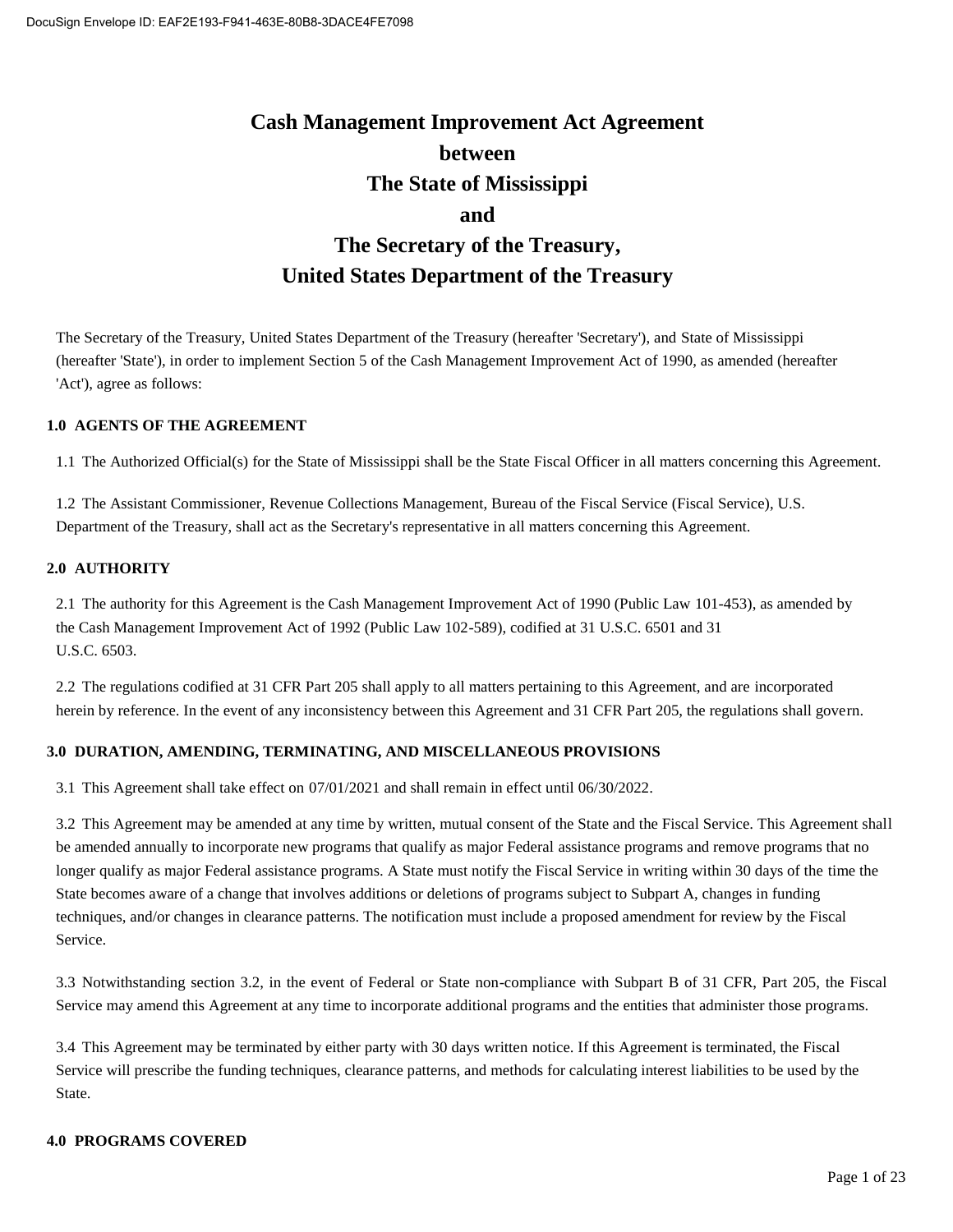4.1 The State's threshold and its major Federal assistance programs shall be determined based on the State's most recent Single Audit Report of 2020 for fiscal year ending 06/30/2020.

All major Federal assistance programs shall be covered by this Agreement, unless otherwise specified in section 4.4 of this Agreement.

4.2 The State's threshold for major Federal assistance programs is \$60,385,608.

The following programs meet or exceed the threshold and are not excluded in Section 4.4:

| <b>CFDA</b> | Program Name                                                                         |
|-------------|--------------------------------------------------------------------------------------|
| 10.551      | Supplemental Nutrition Assistance Program                                            |
| 10.555      | National School Lunch Program                                                        |
| 10.557      | Special Supplemental Nutrition Program for Women, Infants, and<br>Children           |
| 12.401      | National Guard Military Operations and Maintenance (O&M)<br>Projects                 |
| 17.225F     | Unemployment Insurance -- Federal Benefit Account and<br><b>Administrative Costs</b> |
| 17.225S     | Unemployment Insurance -- State Benefit Account                                      |
| 20.205      | Highway Planning and Construction                                                    |
| 84.010      | Title I Grants to Local Educational Agencies                                         |
| 84.027      | Special Education -- Grants to States                                                |
| 93.558      | Temporary Assistance for Needy Families                                              |
| 93.575      | Child Care and Development Block Grant                                               |
| 93.767      | Children's Health Insurance Program                                                  |
| 93.778      | Medical Assistance Program                                                           |
| 97.036      | Disaster Grants - Public Assistance (Presidentially Declared<br>Disasters)           |

4.3 The following programs fall below the State's threshold but have been required to be covered by Fiscal Service in accordance with the non-compliance provisions of Subpart B of 31 CFR Part 205:

There are currently no programs listed for Section 4.3.

4.4 The following programs exceed the State's threshold but have been excluded from coverage for the reason indicated:

| <b>CFDA</b> | Program Name               | <b>Exclusion Reason</b> |
|-------------|----------------------------|-------------------------|
| 10.550      | <b>Food Distribution</b>   | Non-Cash                |
| 93.268      | <b>Immunization Grants</b> | Non-Cash                |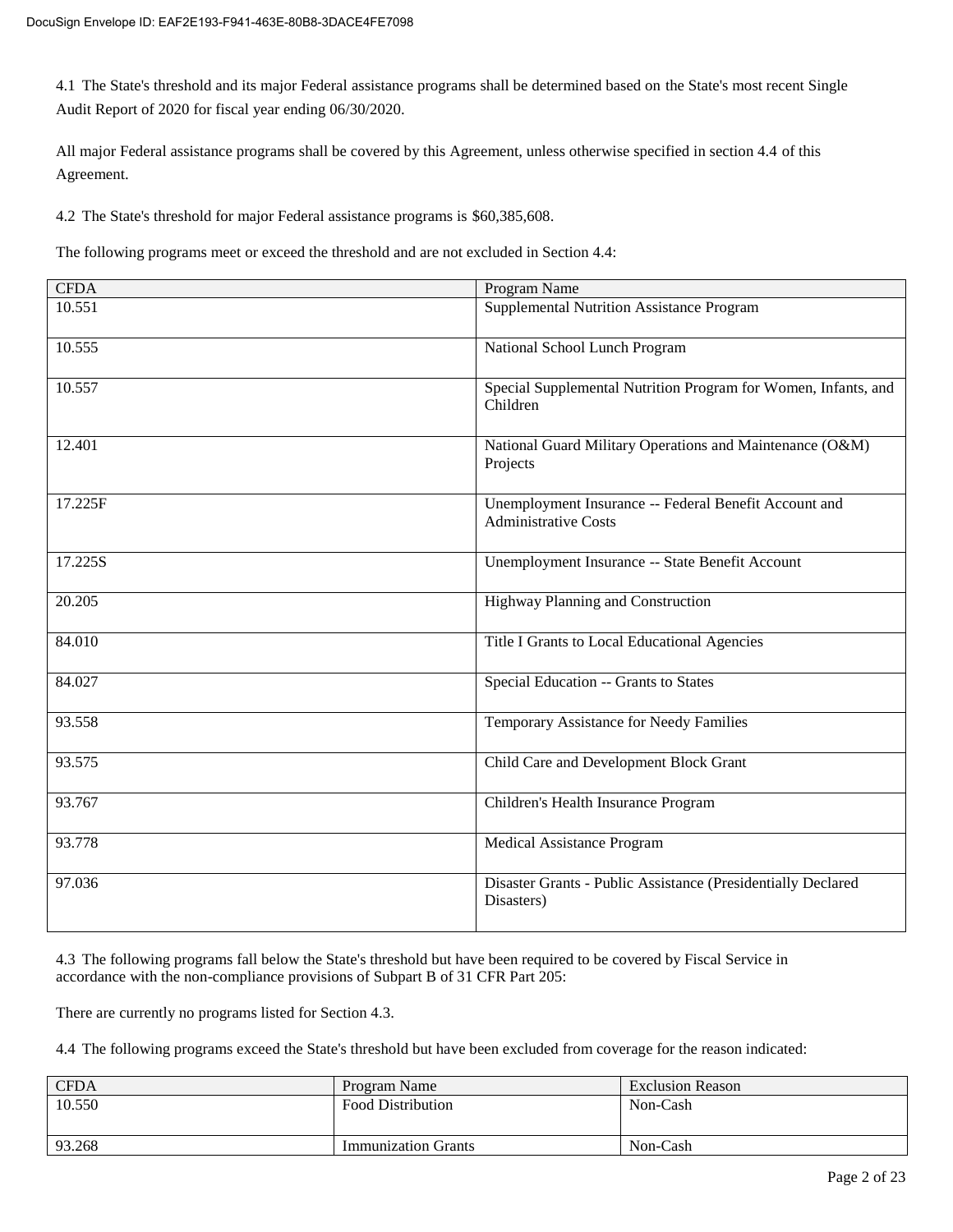#### **5.0 ENTITIES COVERED**

5.1 State agencies and instrumentalities that meet the definition of a State per 31 CFR Part 205, shall be subject to the terms of this Agreement. The following is a list of such entities that administer funds under the programs listed in Section 4.0 of this Agreement:

Department of Education

Department of Health

Department of Human Services

Department of Transportation

Division of Medicaid

Mississippi Department of Employment Security

Mississippi Emergency Management Agency

Mississippi Military Department

5.2 Entities that meet the definition of a Fiscal Agent per 31 CFR Part 205 shall be subject to the terms of this Agreement. The following is a list of Fiscal Agents that administer funds under the programs listed in the Section 4.0 of this Agreement:

| Fiscal Agent                                                 | <b>CFDA</b> | Program Name                                        |
|--------------------------------------------------------------|-------------|-----------------------------------------------------|
| <b>Consultee ACS (Affiliated Computer)</b><br>Service) State | 10.551      | <b>Supplemental Nutrition Assistance</b><br>Program |
| Consultee ACS (Affiliated Computer)<br>Service) State        | 93.767      | Children's Health Insurance Program                 |
| <b>Consultee ACS State Headquarters</b>                      | 93.778      | Medical Assistance Program                          |

#### **6.0 FUNDING TECHNIQUES**

#### 6.1 General Terms

6.1.1 The State shall request Federal funds in accordance with the appropriate cut-off times shown in Exhibit I to ensure funds will be received and credited to a State account by the times specified in the funding techniques. Exhibit I is incorporated by reference herein.

6.1.2 The State shall schedule the receipt of Federal funds such that the funds are received and credited to a State account in accordance with the clearance patterns specified in Exhibit II - List of State Clearance Patterns. Exhibit II is incorporated by reference herein.

6.1.3 In instances where the receipt of funds is scheduled for a Saturday, the State shall request funds for deposit on Friday. In instances where the receipt of funds is scheduled for a Sunday, the State shall request funds for deposit on Monday. In instances where the receipt of Federal funds is scheduled for deposit on a day when the State is not open for business, the State shall request funds for deposit the day following the scheduled day; in instances where the receipt of Federal funds is scheduled for deposit on a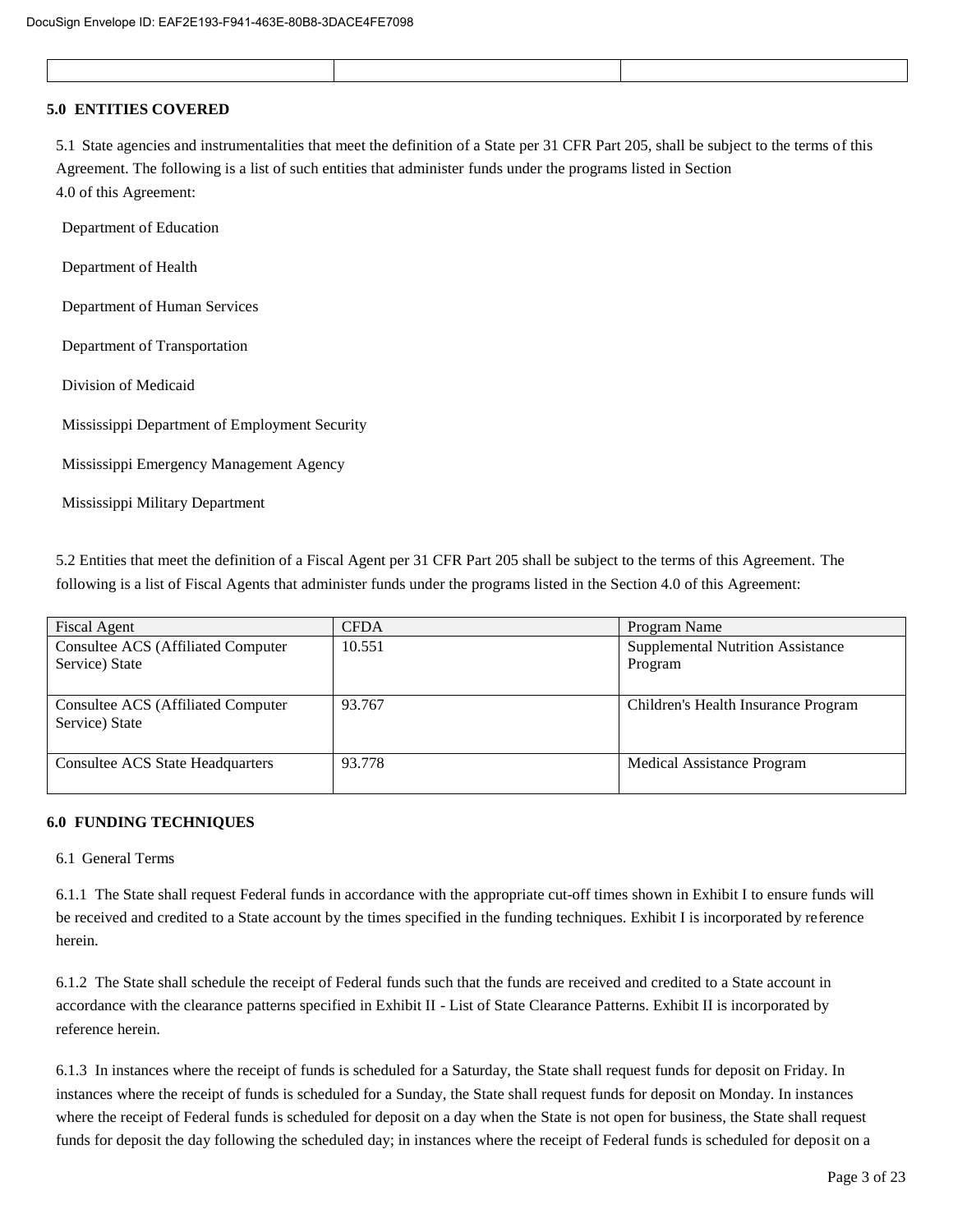day when the Federal Government is not open for business, the State shall request funds for deposit the day prior to the scheduled day.

6.1.4 Estimates and Reconciliation of Estimates:

Where estimated expenditures are used to determine the amount of the drawdown, the State will indicate in the terms of the State unique funding technique how the estimated amount is determined and when and how the State will reconcile the difference between the estimate and the State's actual expenditures.

#### 6.1.5 Supplemental Funding:

Unless otherwise defined by program rules, Supplemental Funding is the award of additional funds to provide for an increase in costs due to unforeseen circumstances.

The State will comply with all Federal program agency policies and procedures for requesting supplemental grant funding.

The State will comply with the following guidelines when requesting supplemental funding for the Medical Assistance Program and associated administrative payments (CFDA 93.778):

The State must submit a revised Medicaid Program Budget Report (CMS-37) to request supplemental funding. The CMS guidelines and instructions for completing the CMS-37 are provided in Section 2600F of the State Medicaid Manual (SMM). The CMS/CO must receive the revised Form CMS-37 through the Medicaid Budget Expenditure System/Children's Budget Expenditure System (MBES/CBES) no later than 10 calendar days before the end of the quarter for which the supplemental grant award is being requested.

Additional guidance on this policy is available from the respective CMS Regional Office, U.S. Department of Health & Human Services.

The State will comply with the following guidelines when requesting supplemental funding for TANF (CFDA 93.558), CCDF (CFDA 93.575), CSE (93.563), and the FC/AA (CFDA 93.658 and CFDA 93.659) programs administered by the U.S. Department of Human Services, Administration for Children and Families (HHS/ACF):

#### a. Timing of the Request

A State should initiate its request for supplemental funding during a quarter as soon as it becomes aware of the fact that a shortfall does/will exist. For the TANF and CCDF grants, supplemental funding requests (estimates) may be submitted by a State, for consideration by ACF, up through and including the 15th day of the third month of the first, second or third quarter of any fiscal year. Since TANF and CCDF are block grant programs, all unawarded portions of the annual allotment will automatically be issued at the beginning of the fourth quarter. Therefore, supplemental funding requests will not be available during the fourth quarter for these programs. For the CSE and FC/AA programs, supplemental funding requests may be submitted by a state, for consideration by ACF, up through and including the 15th day of the third month of any quarter of a fiscal year.

#### b. Justification for the Request

The request for a supplemental funding for any of the above-mentioned programs should contain a justification clearly documenting the need for the additional funding authority during the current quarter. This documentation should be in the form of State accounting records or similar documents that will show the actual expenditures through the most recent month for which such data are available, as well as the State's most accurate projection of its anticipated expenditures during the remaining month(s) of the quarter. For either the TANF or the CCDF program, the State's justification should also include an explanation of the activities requiring the obligation and/or expenditure of amounts that exceed the normal quarterly grant award restrictions and why these activities could not have been delayed until the next quarter.

#### c. Form Submittal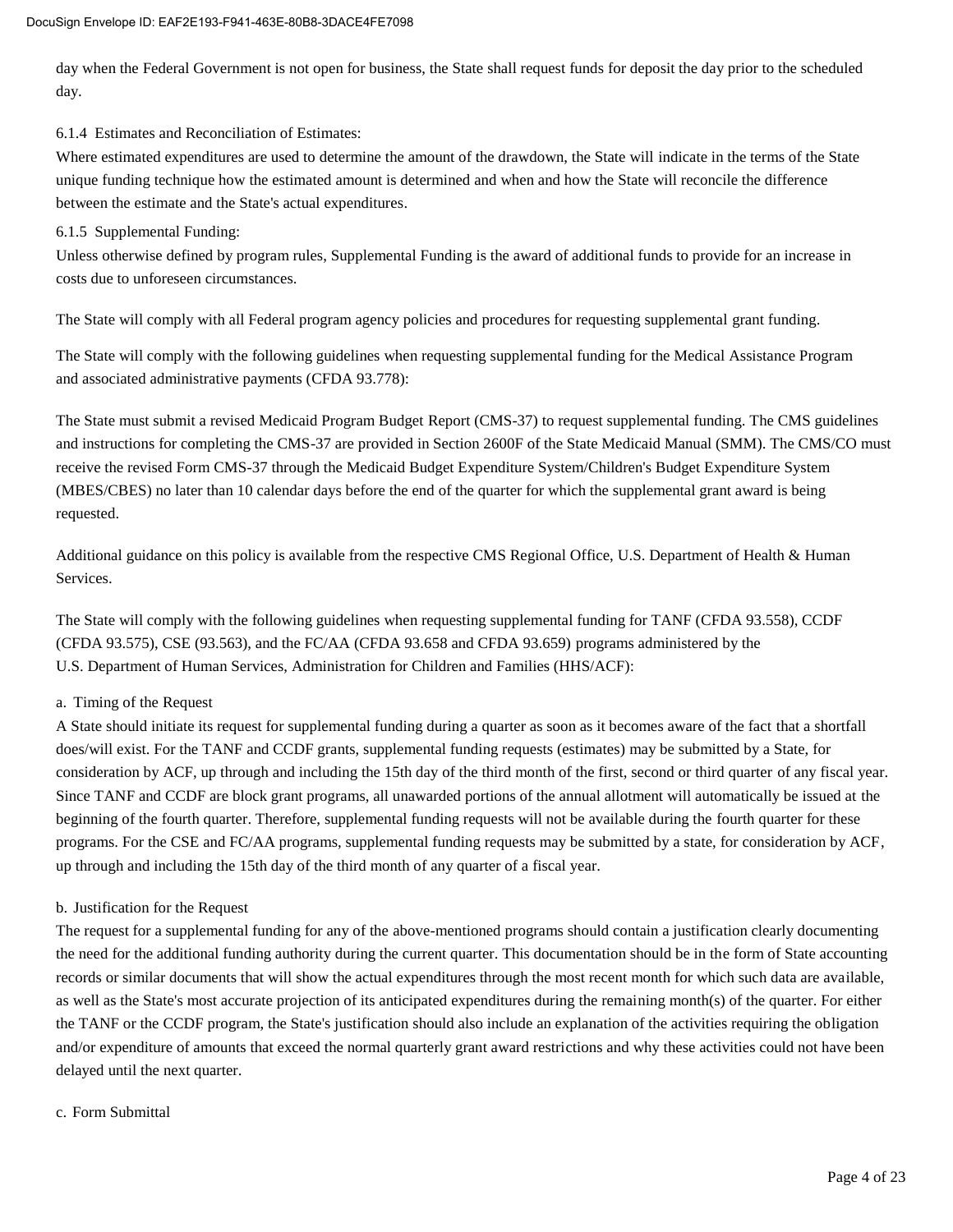Supplemental funding requests should be made by completing the appropriate ACF quarterly report of expenditures and estimates applicable to the particular program for which the grant award request is being made.

#### d. Approval Process

Upon receipt of the state's request for additional funding authority for a quarter, the ACF Regional Office will promptly review the supporting documentation. If the request is properly justified, so long as ACF has adequate funding availability, the State's request will be expedited and supplemental funding will be issued within 5 days of ACF receiving the request. The State will be notified by the Regional Office when the supplemental award has been transmitted to the Payment Management System (PMS) and when it may initiate drawdowns against the supplemental funding.

Additional guidance on this policy is provided in the U.S. Department of Health & Human Services, Administration for Children and Families, letter (May 19, 2004) to State Administrators from the Deputy Assistant Secretary for Administration.

#### 6.2 Description of Funding Techniques

6.2.1 The following are terms under which standard funding techniques shall be implemented for all transfers of funds to which the funding technique is applied in section 6.3.2 of this Agreement.

| <b>Funding Technique Name</b>            | Description                                                                                                                                                                                                                                                                                                                                                                                                                                                                                                                       |
|------------------------------------------|-----------------------------------------------------------------------------------------------------------------------------------------------------------------------------------------------------------------------------------------------------------------------------------------------------------------------------------------------------------------------------------------------------------------------------------------------------------------------------------------------------------------------------------|
| Actual Clearance, ZBA - Same Day Payment | The State shall request funds the same day it pays out funds, in accordance with the<br>appropriate Federal agency cut-off time specified in Exhibit I. A Federal agency will<br>deposit funds in a State account the same day as requested. The amount of the request<br>shall be for the amount of funds that clear the State's account that day. This funding<br>technique is interest neutral.                                                                                                                                |
| Average Clearance                        | The State shall request funds such that they are deposited by ACH on the dollar-<br>weighted average day of clearance for the disbursement, in accordance with the<br>clearance pattern specified in Exhibit II. The request shall be made in accordance with<br>the appropriate Federal agency cut-off time specified in Exhibit I. The amount of the<br>request shall be for the exact amount of that disbursement. This funding technique is<br>interest neutral.                                                              |
| Payment Schedule - Weekly                | The State shall request funds such that they are deposited in a State account on the<br>median business day of the week. The request shall be made in accordance with the<br>appropriate Federal agency cut-off time specified in Exhibit I. The amount of the<br>request shall be a prorated share of the lesser of $(1)$ the annual grant divided by 52, or<br>(2) the total amount of Federal funds expected to be paid out for program purposes<br>during the year divided by 52. This funding technique is interest neutral. |

6.2.2 The following are terms under which funding techniques for administrative costs shall be implemented for all transfers of funds to which the funding technique is applied in section 6.3.2 of this Agreement.

There are currently no funding techniques listed in Section 6.2.2.

6.2.3 The following are terms under which miscellaneous funding techniques shall be implemented for all transfers of funds to which the funding technique is applied in section 6.3.2 of this Agreement.

There are currently no funding techniques listed in Section 6.2.3.

6.2.4 The following are terms under which State unique funding techniques shall be implemented for all transfers of funds to which the funding technique is applied in section 6.3.2 of this Agreement.

|  |  | <b>Funding Technique Name</b> |
|--|--|-------------------------------|
|--|--|-------------------------------|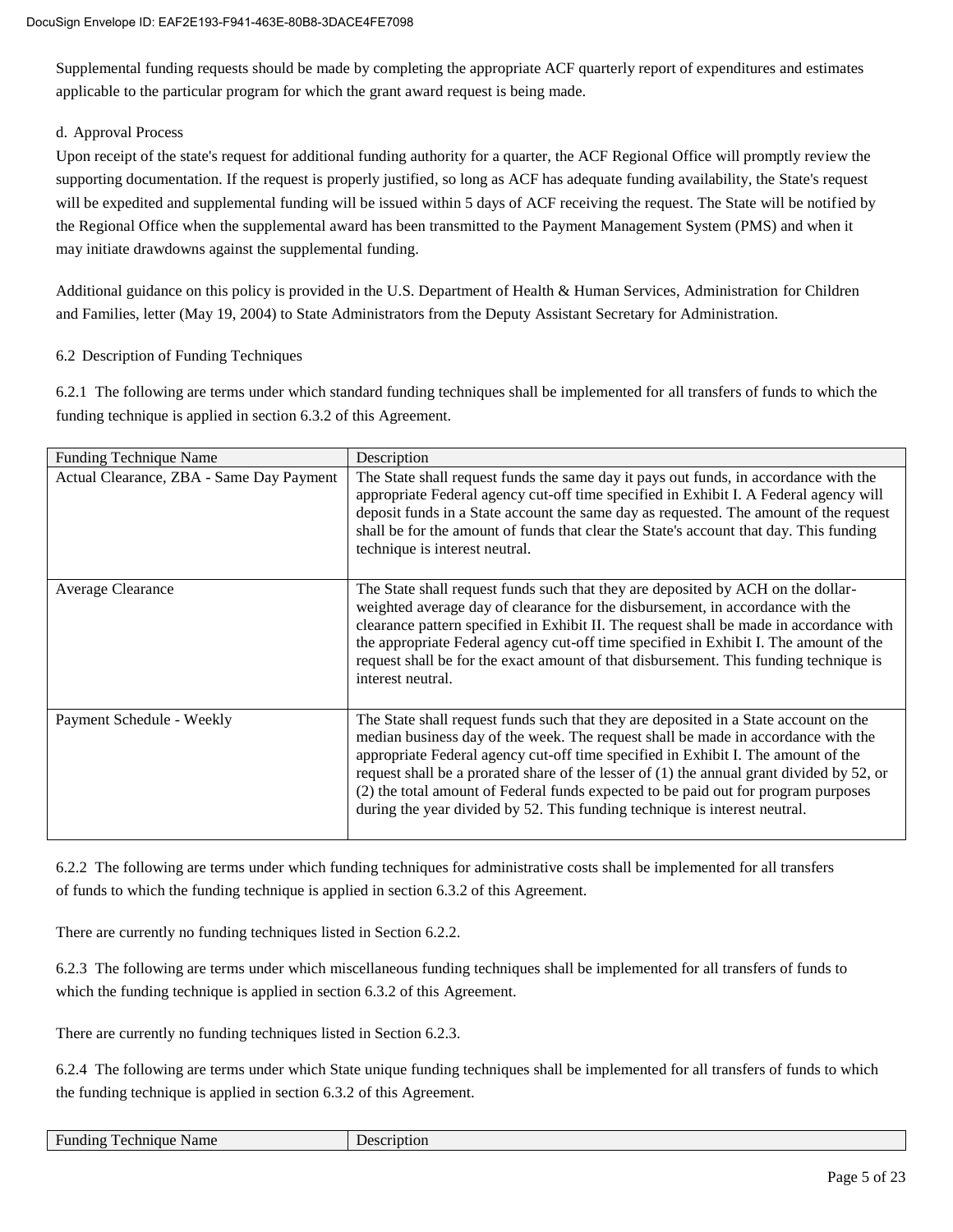| Daily Draws          | The State shall request daily to fund current non-payroll administrative costs. The<br>amount of the request shall be an estimate of that day's non-payroll administrative<br>expenditures, as derived from an approved cost allocation plan. The State shall adjust<br>the estimated draws to the actual expenditures each quarter. The Request shall be<br>made in accordance with the appropriate Federal agency cut-off time specified in<br>Exhibit I. This funding technique is interest neutral. |
|----------------------|---------------------------------------------------------------------------------------------------------------------------------------------------------------------------------------------------------------------------------------------------------------------------------------------------------------------------------------------------------------------------------------------------------------------------------------------------------------------------------------------------------|
| <b>Monthly Draws</b> | The State shall request funds on the pay day of each month or as soon thereafter as<br>reconciliation has been made to fund costs incurred during the prior month. The<br>amount of the request shall be determined by applying the indirect cost rate to the<br>direct cost base of the prior month. The request shall be made in accordance with the<br>appropriate Federal agency cut-off time specified in Exhibit I. This funding<br>technique is interest neutral.                                |
| Reimbursable Funding | The State shall request funds from the Department of Defense/National Guard Bureau<br>(DOD/NGB) each month, as soon thereafter as reconciliation has been made to costs<br>incurred for the previous month. The request shall be made in accordance with the<br>appropriate Federal agency cut-off time specified in Exhibit I. The amount of the<br>request shall be for the amount of the EFT/warrant disbursement. This funding<br>technique is interest neutral.                                    |

6.3 Application of Funding Techniques to Programs

6.3.1 The State shall apply the following funding techniques when requesting Federal funds for the component cash flows of the programs listed in sections 4.2 and 4.3 of this Agreement.

#### 6.3.2 Programs

Below are programs listed in Section 4.2 and Section 4.3.

10.551 Supplemental Nutrition Assistance Program Recipient: Department of Human Services % of Funds Agency Receives: 100 Component: Payments to Beneficiaries (EBT) Technique: Actual Clearance, ZBA - Same Day Payment Average Day of Clearance: 0 Days

10.555 National School Lunch Program Recipient: Department of Education % of Funds Agency Receives: 50 Component: Basic Program Costs Technique: Actual Clearance, ZBA - Same Day Payment Average Day of Clearance: 0 Days

10.555 National School Lunch Program Recipient: Department of Education % of Funds Agency Receives: 25 Component: Payroll Costs (Warrants) Technique: Average Clearance Average Day of Clearance: 2 Days

10.555 National School Lunch Program Recipient: Department of Education % of Funds Agency Receives: 25 Component: Payroll Costs (Direct Deposit) Technique: Actual Clearance, ZBA - Same Day Payment Average Day of Clearance: 0 Days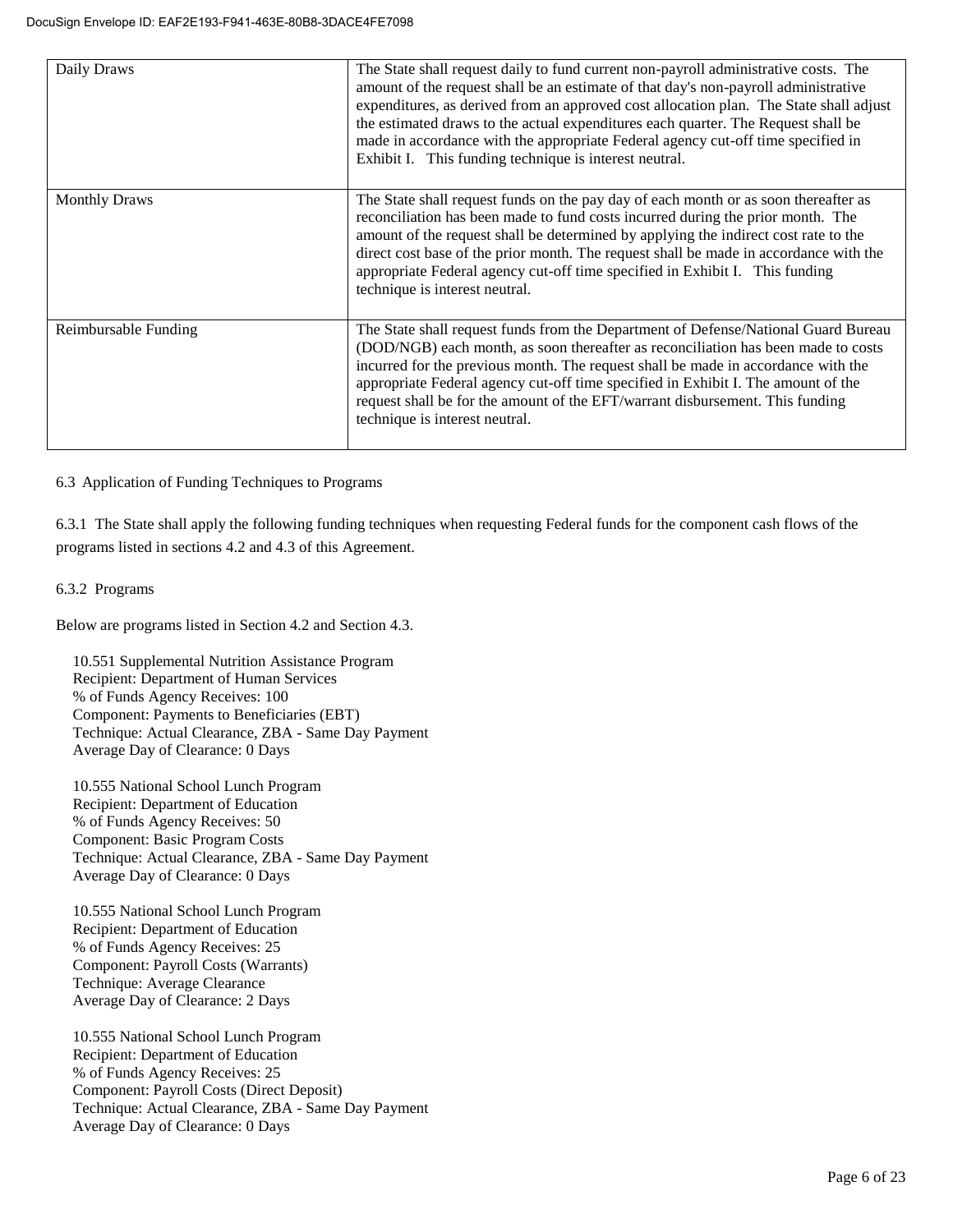10.557 Special Supplemental Nutrition Program for Women, Infants, and Children Recipient: Department of Health % of Funds Agency Receives: 20 Component: Basic Program Costs Technique: Average Clearance Average Day of Clearance: 1 Day

10.557 Special Supplemental Nutrition Program for Women, Infants, and Children Recipient: Department of Health % of Funds Agency Receives: 10 Component: Administration Funds Technique: Monthly Draws Average Day of Clearance: 1 Day

10.557 Special Supplemental Nutrition Program for Women, Infants, and Children Recipient: Department of Health % of Funds Agency Receives: 30 Component: Supplemental Food Costs Technique: Actual Clearance, ZBA - Same Day Payment Average Day of Clearance: 0 Days

10.557 Special Supplemental Nutrition Program for Women, Infants, and Children Recipient: Department of Health % of Funds Agency Receives: 20 Component: Supplemental Food Costs (EFT) Payrolls Technique: Actual Clearance, ZBA - Same Day Payment Average Day of Clearance: 0 Days

10.557 Special Supplemental Nutrition Program for Women, Infants, and Children Recipient: Department of Health % of Funds Agency Receives: 20 Component: Basic program Costs (EFT) Payrolls Technique: Actual Clearance, ZBA - Same Day Payment Average Day of Clearance: 0 Days

12.401 National Guard Military Operations and Maintenance (O&M) Projects Recipient: Mississippi Military Department % of Funds Agency Receives: 100 Component: Operations and Maintenance Technique: Reimbursable Funding Average Day of Clearance: N/A

17.225F Unemployment Insurance -- Federal Benefit Account and Administrative Costs Recipient: Mississippi Department of Employment Security % of Funds Agency Receives: 1 Component: Benefits Costs Technique: Average Clearance Average Day of Clearance: 2 Days

17.225F Unemployment Insurance -- Federal Benefit Account and Administrative Costs Recipient: Mississippi Department of Employment Security % of Funds Agency Receives: 39 Component: Administrative Costs (nonpayroll)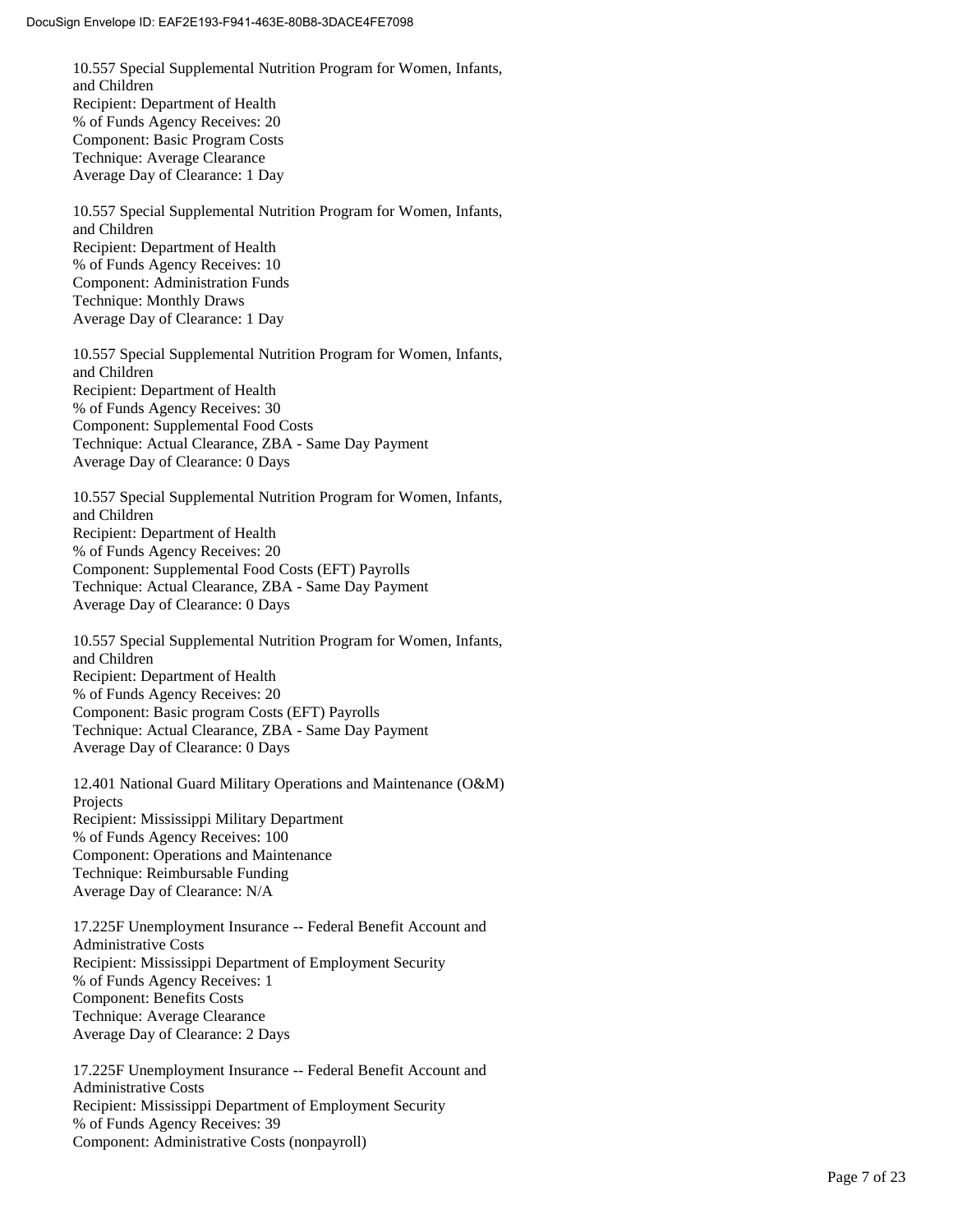Technique: Payment Schedule - Weekly Average Day of Clearance: 3 Days

17.225F Unemployment Insurance -- Federal Benefit Account and Administrative Costs Recipient: Mississippi Department of Employment Security % of Funds Agency Receives: 60 Component: Benefits Costs Technique: Actual Clearance, ZBA - Same Day Payment Average Day of Clearance: 0 Days

17.225S Unemployment Insurance -- State Benefit Account Recipient: Mississippi Department of Employment Security % of Funds Agency Receives: 90 Component: Benefit Costs Technique: Actual Clearance, ZBA - Same Day Payment Average Day of Clearance: 0 Days

17.225S Unemployment Insurance -- State Benefit Account Recipient: Mississippi Department of Employment Security % of Funds Agency Receives: 10 Component: Benefit Costs Technique: Average Clearance Average Day of Clearance: 2 Days

20.205 Highway Planning and Construction Recipient: Department of Transportation % of Funds Agency Receives: 100 Component: Program Costs Technique: Actual Clearance, ZBA - Same Day Payment Average Day of Clearance: 0 Days

84.010 Title I Grants to Local Educational Agencies Recipient: Department of Education % of Funds Agency Receives: 20 Component: Payroll (Warrants) Technique: Average Clearance Average Day of Clearance: 2 Days

84.010 Title I Grants to Local Educational Agencies Recipient: Department of Education % of Funds Agency Receives: 40 Component: Payments to Beneficiaries Technique: Actual Clearance, ZBA - Same Day Payment Average Day of Clearance: 0 Days

84.010 Title I Grants to Local Educational Agencies Recipient: Department of Education % of Funds Agency Receives: 20 Component: Payroll (Direct Deposit) Technique: Actual Clearance, ZBA - Same Day Payment Average Day of Clearance: 0 Days

84.010 Title I Grants to Local Educational Agencies Recipient: Department of Education % of Funds Agency Receives: 20 Component: Indirect Costs Technique: Monthly Draws Average Day of Clearance: 1 Day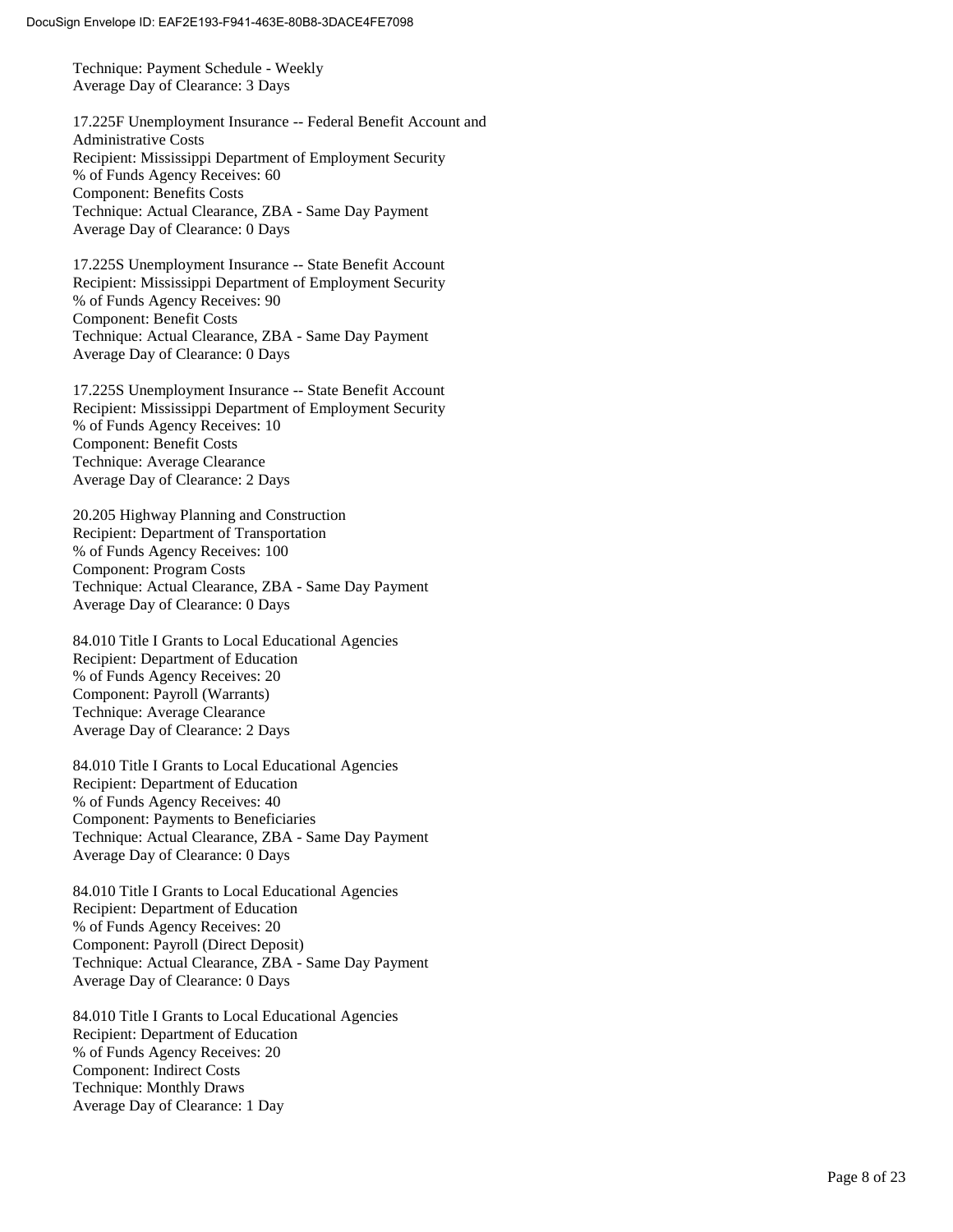84.027 Special Education -- Grants to States Recipient: Department of Education % of Funds Agency Receives: 10 Component: Direct Administrative Technique: Payment Schedule - Weekly Average Day of Clearance: 1 Day

84.027 Special Education -- Grants to States Recipient: Department of Education % of Funds Agency Receives: 10 Component: Payroll (Direct Deposit) Technique: Actual Clearance, ZBA - Same Day Payment Average Day of Clearance: 0 Days

84.027 Special Education -- Grants to States Recipient: Department of Education % of Funds Agency Receives: 50 Component: Payments to LEAs and other recipients Technique: Actual Clearance, ZBA - Same Day Payment Average Day of Clearance: 0 Days

84.027 Special Education -- Grants to States Recipient: Department of Education % of Funds Agency Receives: 10 Component: Payroll (Warrants) Technique: Average Clearance Average Day of Clearance: 2 Days

84.027 Special Education -- Grants to States Recipient: Department of Education % of Funds Agency Receives: 10 Component: Discretionary (Not paid to LEAs) Technique: Payment Schedule - Weekly Average Day of Clearance: 1 Day

84.027 Special Education -- Grants to States Recipient: Department of Education % of Funds Agency Receives: 10 Component: Indirect Costs Technique: Monthly Draws Average Day of Clearance: 1 Day

93.558 Temporary Assistance for Needy Families Recipient: Department of Human Services % of Funds Agency Receives: 5 Component: Payments to Beneficiaries (Warrants) Technique: Average Clearance Average Day of Clearance: 3 Days

93.558 Temporary Assistance for Needy Families Recipient: Department of Human Services % of Funds Agency Receives: 5 Component: Payroll (Warrants) Technique: Average Clearance Average Day of Clearance: 3 Days

93.558 Temporary Assistance for Needy Families Recipient: Department of Human Services % of Funds Agency Receives: 40 Component: Program Costs Technique: Average Clearance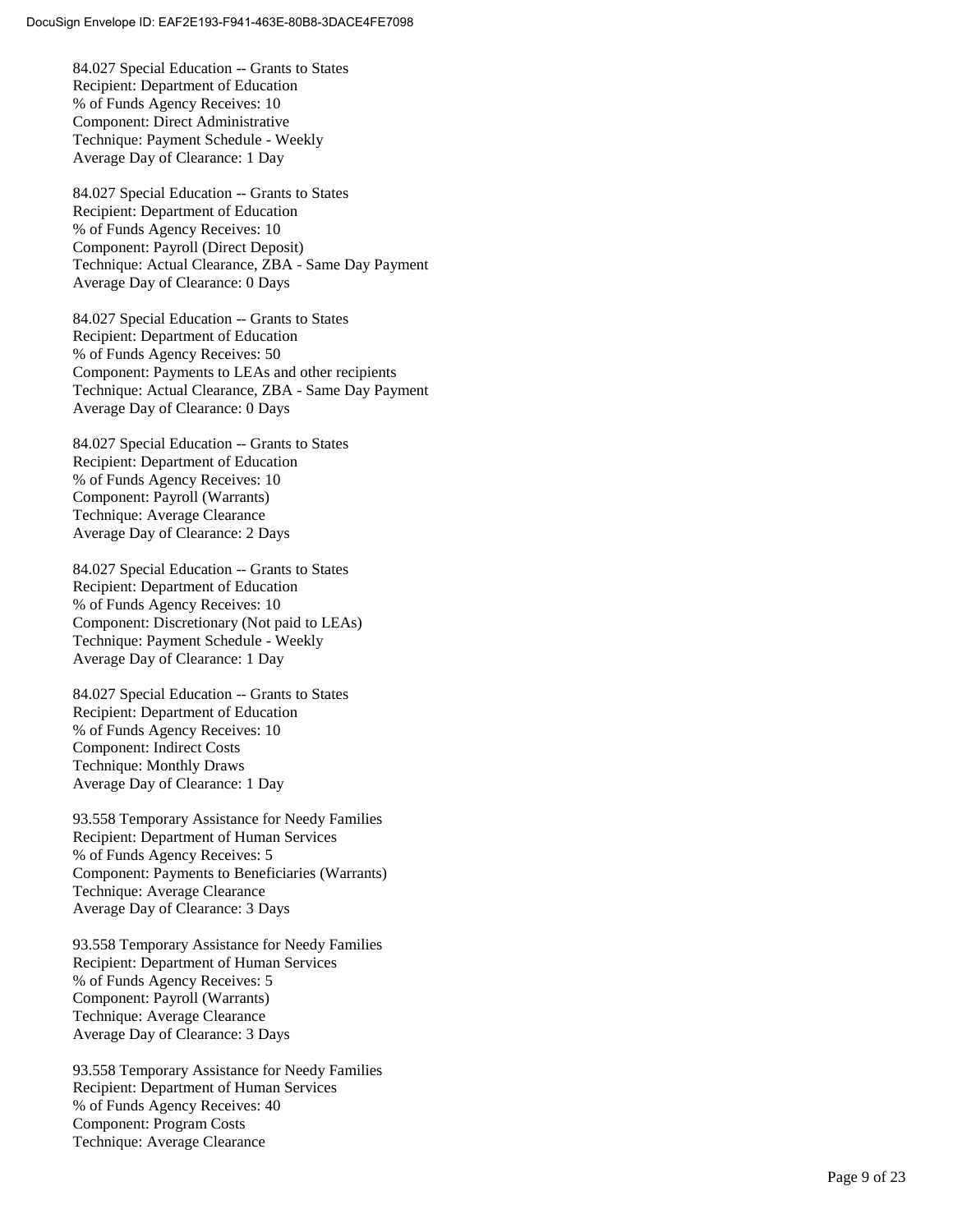Average Day of Clearance: 2 Days

93.558 Temporary Assistance for Needy Families Recipient: Department of Human Services % of Funds Agency Receives: 10 Component: Payroll (Direct Deposit) Technique: Actual Clearance, ZBA - Same Day Payment Average Day of Clearance: 0 Days

93.558 Temporary Assistance for Needy Families Recipient: Department of Human Services % of Funds Agency Receives: 35 Component: Payments to Beneficiaries (EBT) Technique: Actual Clearance, ZBA - Same Day Payment Average Day of Clearance: 0 Days

93.558 Temporary Assistance for Needy Families Recipient: Department of Human Services % of Funds Agency Receives: 5 Component: Administrative Costs Technique: Daily Draws Average Day of Clearance: 0 Days

93.575 Child Care and Development Block Grant Recipient: Department of Human Services % of Funds Agency Receives: 3 Component: Payroll (Direct Deposits) Technique: Actual Clearance, ZBA - Same Day Payment Average Day of Clearance: 0 Days

93.575 Child Care and Development Block Grant Recipient: Department of Human Services % of Funds Agency Receives: 39 Component: Program Costs Technique: Average Clearance Average Day of Clearance: 2 Days

93.575 Child Care and Development Block Grant Recipient: Department of Human Services % of Funds Agency Receives: 1 Component: Payroll (Warrants) Technique: Average Clearance Average Day of Clearance: 3 Days

93.575 Child Care and Development Block Grant Recipient: Department of Human Services % of Funds Agency Receives: 54 Component: Payments to Beneficiaries (Warrants) Technique: Average Clearance Average Day of Clearance: 3 Days

93.575 Child Care and Development Block Grant Recipient: Department of Human Services % of Funds Agency Receives: 3 Component: Administrative Costs Technique: Daily Draws Average Day of Clearance: 0 Days

93.767 Children's Health Insurance Program Recipient: Division of Medicaid % of Funds Agency Receives: 100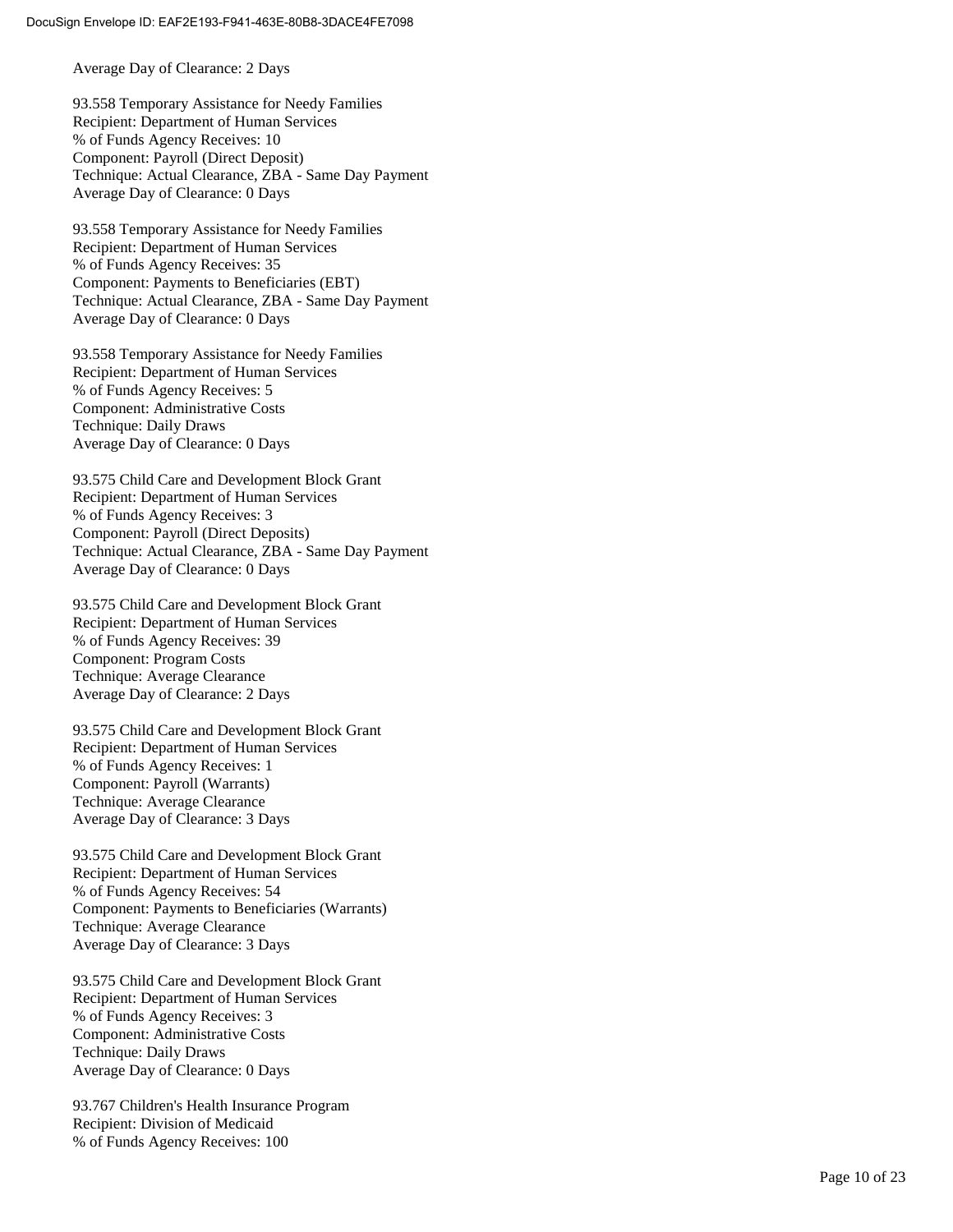Component: Payments to Providers Technique: Actual Clearance, ZBA - Same Day Payment Average Day of Clearance: 0 Days

93.778 Medical Assistance Program Recipient: Division of Medicaid % of Funds Agency Receives: 83.96 Component: Payments to Providers Technique: Actual Clearance, ZBA - Same Day Payment Average Day of Clearance: 0 Days

93.778 Medical Assistance Program Recipient: Division of Medicaid % of Funds Agency Receives: 16.04 Component: Payment to Providers Technique: Actual Clearance, ZBA - Same Day Payment Average Day of Clearance: 0 Days

97.036 Disaster Grants - Public Assistance (Presidentially Declared Disasters) Recipient: Mississippi Emergency Management Agency % of Funds Agency Receives: 4 Component: Management Costs Technique: Average Clearance Average Day of Clearance: 2 Days

97.036 Disaster Grants - Public Assistance (Presidentially Declared Disasters) Recipient: Mississippi Emergency Management Agency % of Funds Agency Receives: 95 Component: Program Costs (Warrants and EFT's) Technique: Average Clearance Average Day of Clearance: 2 Days

97.036 Disaster Grants - Public Assistance (Presidentially Declared Disasters) Recipient: Mississippi Emergency Management Agency % of Funds Agency Receives: 1 Component: Administrative Costs (Travel, Per Diem, Overtime) Technique: Average Clearance Average Day of Clearance: 2 Days

6.3.3 Materiality Exemptions

Agencies exempt from coverage on the basis of materiality:

No exempt agencies.

#### **7.0 CLEARANCE PATTERNS**

7.1 The State shall develop separate clearance patterns for each of the following:

each program listed in Section 6.3 except for: 10.555, 84.027, and 93.778.

7.2 The following shall develop the State's clearance patterns:

the individual State Agencies and confirmed by Belinda Russell; individuals:

Department of Education - Sheila Franklin-Buie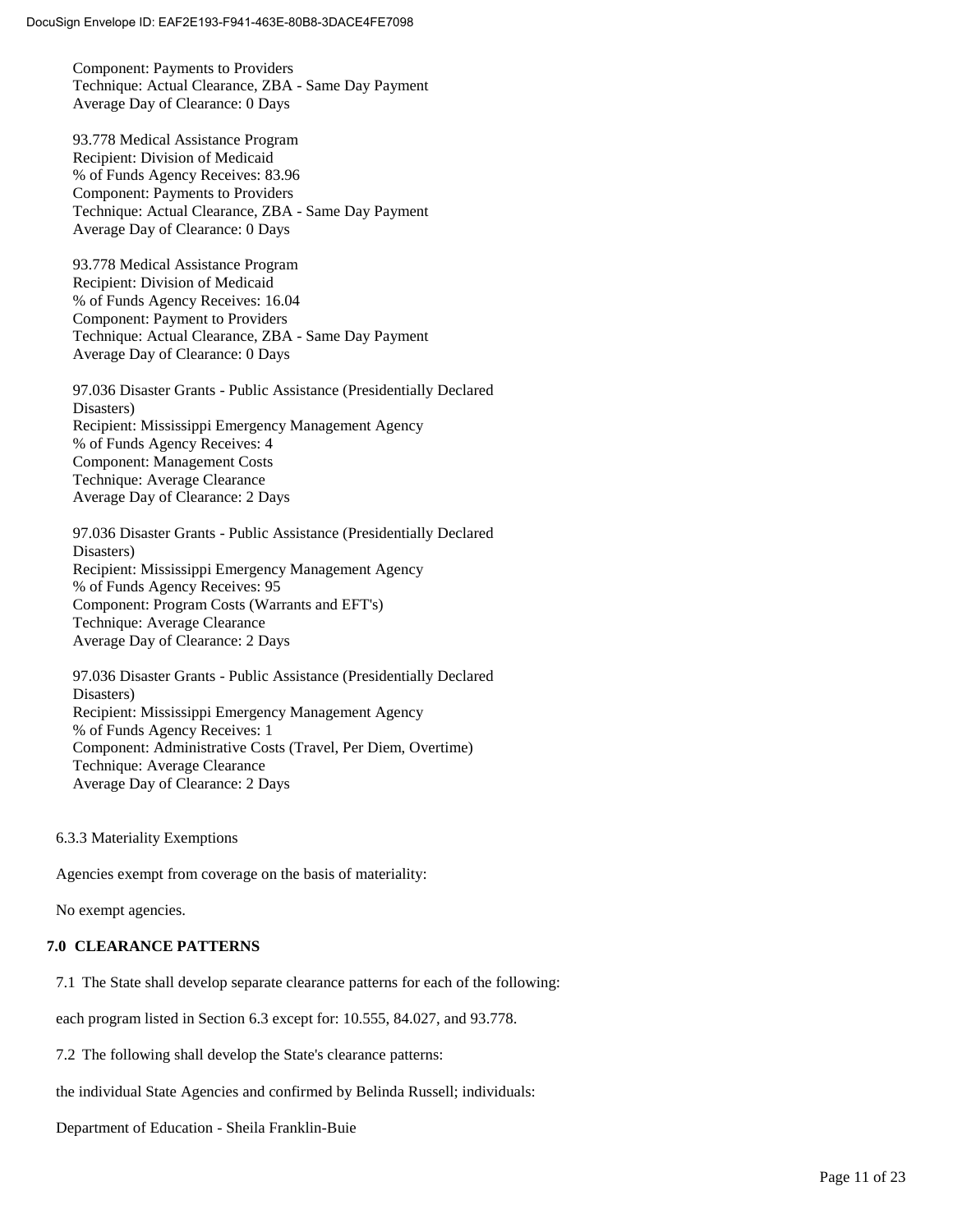Division of Medicaid - Gia Allen Department of Human Services - Richard Ferrell Department of Health - Kristi Webb Mississippi Department of Employment Security - Guy Martin Department of Transportation - Jada Kirk Mississippi Emergency Management Agency - Crystal Thompson Mississippi Military Department - Wayne Carpenter 7.3 The sources of data the State shall use when developing its clearance patterns are as follows:

data calculated and maintained by Mississippi Accountability System for Government Information and Collaboration (MAGIC)

7.4 The State shall use the following methodology when developing its clearance patterns:

When developing each clearance pattern, the State shall track at least 99% of the funds disbursed, from issuance to clearance, for a period of at least three months.

7.5 The State shall identify for each check or warrant (hereafter, check) in the population: (1) the date the check was released for payment; (2) the date the check was debited from the State's account, and, (3) the amount of the check.

7.6 The State shall use the following method to calculate the dollar-weighted average day of clearance:

To determine the number of days each check was outstanding (clearance time), the issue date shall be subtracted from the date the check cleared the State's account.

To determine the percentage of the disbursement paid out each day following issuance, the amount of the checks that clear the State's account each day shall be summed and then divided by the amount of the total disbursement.

For each day following issuance, the clearance time of the checks paid out that day shall be multiplied by the percentage of the total disbursement those checks represent. This product is the clearance factor.

The dollar-weighted average day of clearance for the disbursement shall be determined by summing the clearance factor of each day following the disbursement.

7.7 The State shall adjust each clearance pattern to reflect the dollar-weighted proportion of funds paid out by EFT/Direct payroll, with the following exceptions:

Not applicable

The State shall also adjust each clearance pattern to reflect:

Actual activity

7.8 Each of the State's clearance patterns is calculated in Business days.

7.9 An authorized State official shall certify that each clearance pattern developed by the State accurately corresponds to the clearance activity of the programs to which it is applied. This certification shall be provided to the Fiscal Service prior to the effective date of the Agreement. The State shall recertify its clearance patterns at least every five years.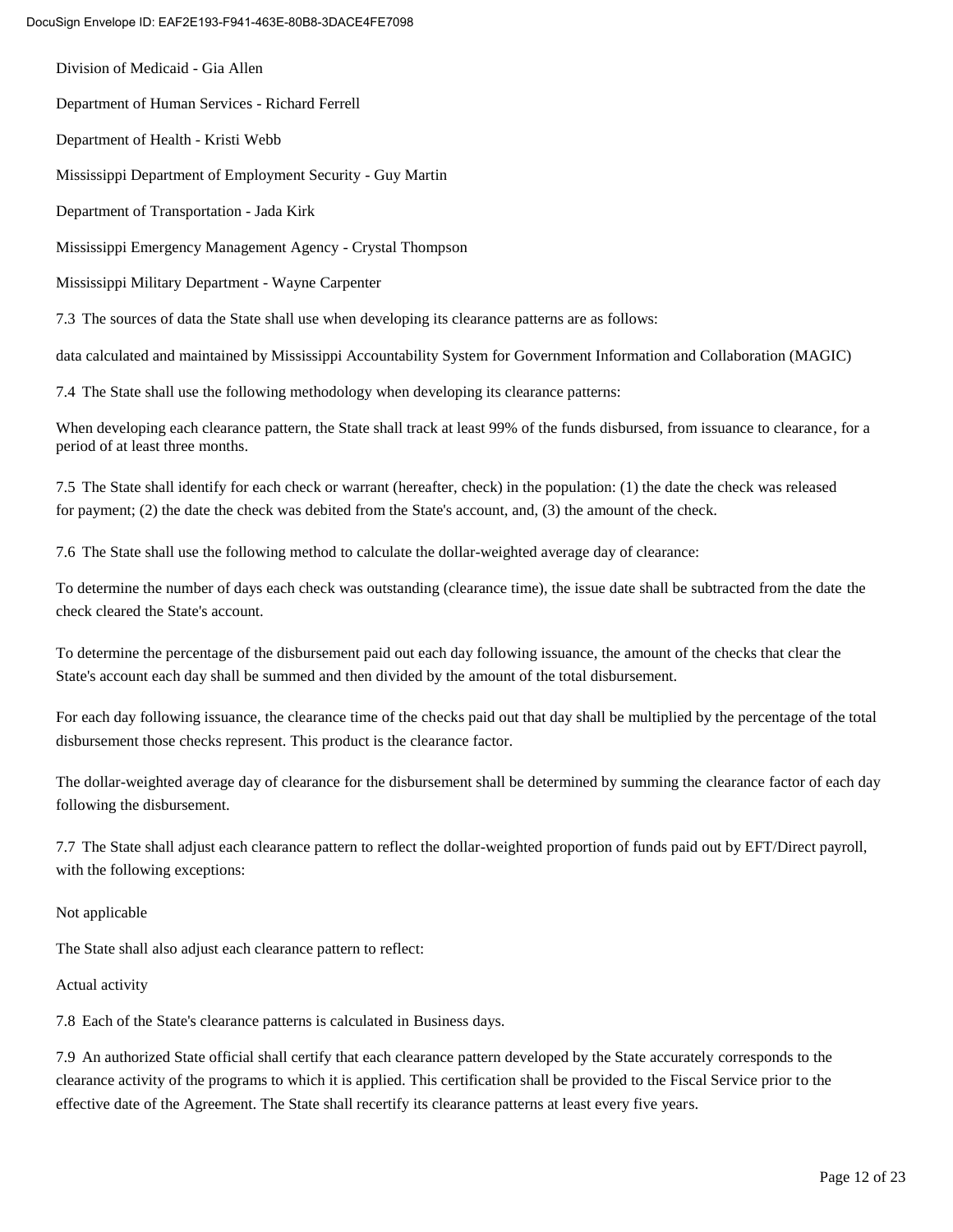7.10 The State shall follow the procedures of 31 CFR 205 if it has actual or constructive knowledge, at any time, that a clearance pattern does not correspond to a program's clearance activity.

#### **8.0 INTEREST CALCULATION METHODOLOGY**

8.1 General Terms

8.1.1 The State and the Secretary agree that no interest liabilities will be incurred for transfers of funds made in accordance with the procedures specified in section 6 of this Agreement where the following funding techniques are applied:

Actual Clearance, ZBA - Same Day Payment

Average Clearance

Daily Draws

Monthly Draws

Payment Schedule - Weekly

Reimbursable Funding

8.1.2 The State shall maintain information on disbursements and receipts of funds to verify the implementation of any funding technique and document interest liabilities.

For each disbursement, the State shall be able to identify:

- (1) amount of the issuance
- (2) date of issuance
- (3) date Federal funds are received and credited to a State account
- (4) amount of Federal funds received
- (5) date funds were requested

8.2 Federal Interest Liabilities

8.2.1 A Federal interest liability shall accrue from the day the State pays out its own funds for program purposes to the day Federal funds are credited to a State account. With regard to funds transferred out of the Federal Highway Trust Fund, if a State does not bill at least weekly for current project costs, the Federal interest liability shall not accrue prior to the day the State submits a request for funds.

8.2.2 The State shall use the following method to calculate Federal interest liabilities:

#### Actual Activity:

For all transactions where the State pays out its own funds for program purposes prior to receiving Federal funds, the State shall track each payment from the date it is paid out of a State account to the date Federal funds are subsequently credited to a State account to cover that outlay. The Federal interest liability on each payment shall be based on the difference in whole days between the two events. With Federal-State matching programs, interest shall be calculated on the Federal percentage of the disbursement. With regard to funds expended on behalf of program 12.401, National Guard Military Operations and Maintenance (O&M) Projects, the federal interest liability may accrue beginning the 16th day following the delivery of the request for reimbursement to the duly appointed Cooperative Agreement Program Manager.

#### 8.3 The Unemployment Trust Fund

8.3.1 The State shall use the following method to calculate State interest liabilities on funds withdrawn from the several accounts in the Unemployment Trust Fund: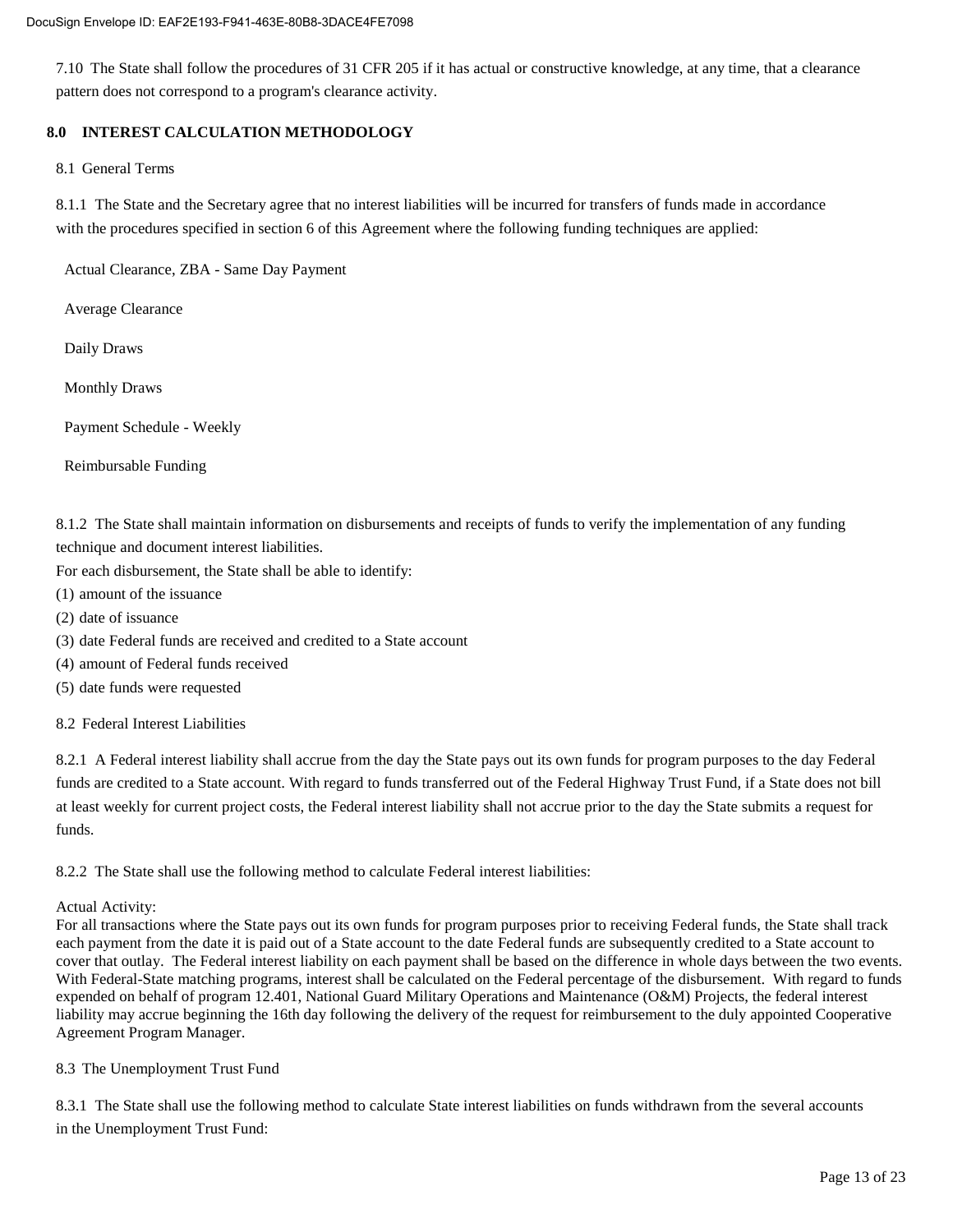The State shall use the following methodology to calculate State interest liabilities on funds withdrawn from the several accounts in the UTF under the Unemployment Insurance program.

Based on statements provided by its financial institution, or other appropriate source, the State shall determine the actual interest earnings and the related banking costs attributable to funds withdrawn from its account in the UTF.

At the end of the State's fiscal year, the State shall calculate the percentage of its total unemployment compensation expenditures for (1) funds withdrawn from the State account in the UTF, or the State %, and (2) funds withdrawn from the Federal Employees Compensation Account (FECA) and the Extended Unemployment Compensation Account (EUCA) and any other accounts of Federal funds in the UTF, or the Federal %.

The State shall calculate the actual interest earnings and the related banking costs attributable to funds withdrawn from the State account in the UTF by multiplying the State % by the amount of the actual interest earnings and the related banking costs of the account as a whole. The State's liability for interest on funds withdrawn from its account in the UTF shall consist of the actual interest earnings attributable to such funds less the related banking costs attributed to such funds.

The State shall determine the average daily cash balance of its unemployment compensation benefit payment account for its fiscal year. The State shall calculate the average daily cash balance of Federal funds by multiplying the Federal % by the average daily cash balance of the benefit payment account on the whole. The State's liability for interest on funds withdrawn from the FECA and EUCA (and any other benefit accounts of Federal funds in the UTF from which the State draws funds) shall be the average daily cash balance of Federal funds multiplied by the annualized rate equal to the average equivalent yields of 13-week Treasury bills auctioned during the State's fiscal year.

#### 8.4 Refund Liabilities

8.4.1 The State shall be liable for interest on refunds from the date the refund is credited to a State account until the date the refund is debited from the State account for program purposes. The State shall apply a \$50,000 refund transaction threshold below which the State shall not incur or calculate interest liabilities on refunds. A transaction is defined as a single deposit.

8.4.2 For each refund, the State shall maintain information identifying:

- (1) date a refund is credited to a State account
- (2) date of the subsequent deposit of Federal funds against which the refund is offset
- (3) amount of the refund

8.4.3 The State shall use the following methodology to calculate interest liabilities on refunds:

With programs to which applicable interest neutral funding techniques are applied, the State interest liability shall be based on the difference in whole days between the date the refund is deposited in a State account and the date the refund is offset against a subsequent deposit of Federal funds.

#### 8.5 Exemptions

8.5.1 Where more than one State agency is a recipient of Federal funds under a program, a particular State agency's funding may be excluded from interest calculation procedures if the State agency receives an amount of funds less than 5 % of the State's threshold for major Federal assistance programs. Notwithstanding this potential exemption, however, in no case shall less than 90% of a program's total funding be subject to interest calculation procedures.

Proration of calculations: If less than total program funding is subject to interest calculation procedures, the resulting interest liability calculations shall be prorated to 100% of program funding.

#### 8.6 State Interest Liabilities

8.6.1 The State shall be liable for interest on Federal funds from the date Federal funds are credited to a State account until the date those funds are paid out for program purposes.

8.6.2 The State shall use the following method to calculate State interest liabilities on Federal funds: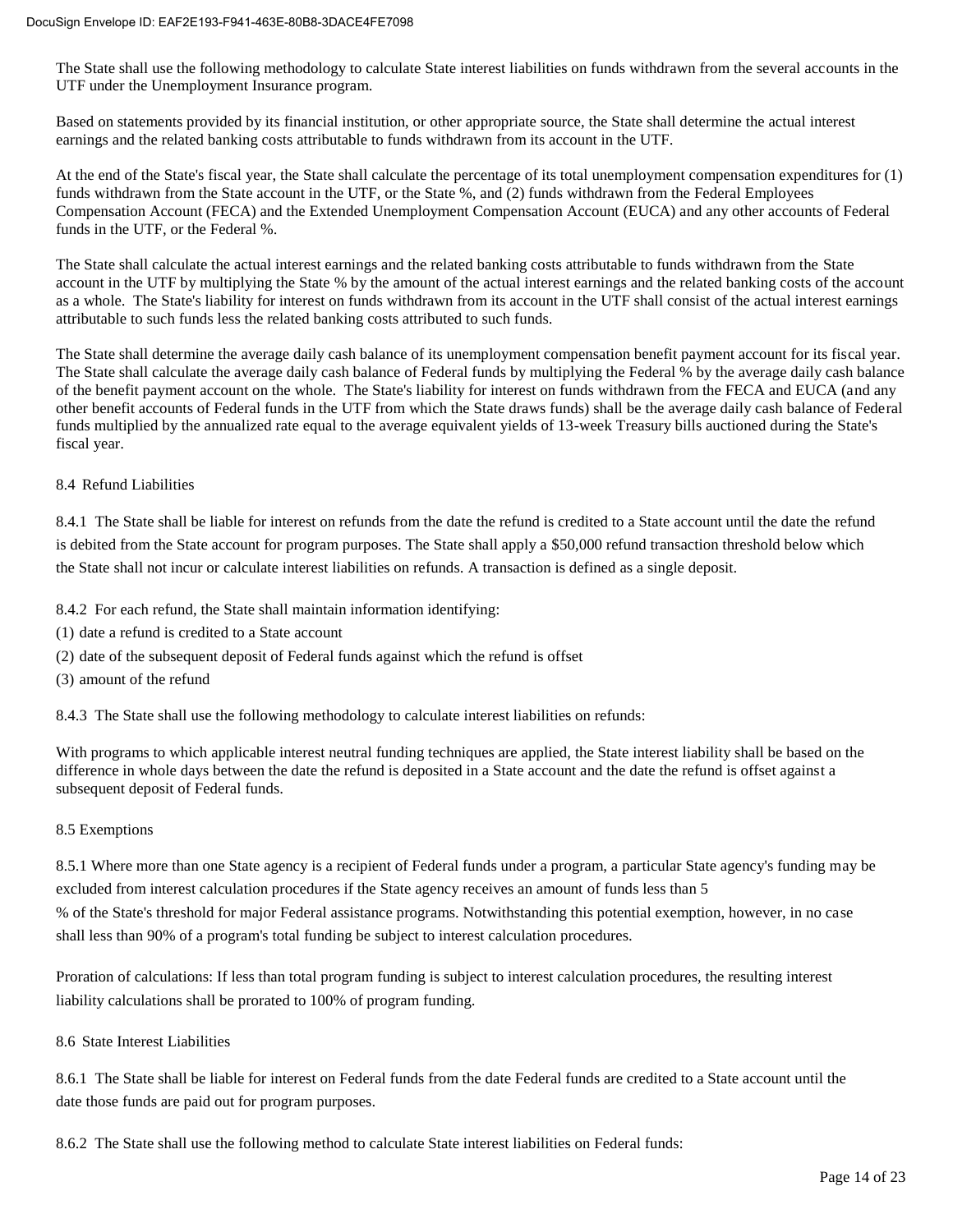#### 8.6.2.1 Measuring Time Funds Are Held

To determine the total time Federal funds are held, the State shall measure the time between the date Federal funds are received and credit to a State's account and the date those funds are debited from the State's account.

8.6.2.2 Source of Data

The Mississippi Accountability System for Government Information and Collabortion (MAGIC)

- with any pertinent added information from the State Agencies and Belinda Williams-Russell.

8.6.2.3 Standards Applied

To measure the time Federal funds are held in a State account prior to being disbursed, the State shall use statistical sampling. The sample shall be randomly selected, and shall be of sufficient size to ensure, at a minimum, a 95% confidence interval no wider than ą 0.3 dollar-weighted days about the estimated mean.

For each check in the sample population, the State shall:

1 subtract the deposit date from the issuance date

2 multiply the difference of step 1 by the check amount

3 divide the product of step 2 by the total amount of funds drawn in the sample to determine the dollar-weighted pre-issuance time for that check

The State shall then sum the dollar-weighted pre-issuance time for each check to arrive at the total dollar-weighted average pre-issuance time to be used for calculating State interest liabilities.

8.6.2.4 Calculation Procedure

 $I = ADB \times R$ , where

 $I = State's total interest liability$ 

ADB = Average Daily Balance of cash in a program's account, measured from deposit to clearance

R = Annualized rate equal to the average equivalent yields of 13-week Treasury bills auctioned during a State's fiscal year

#### **9.0 REVERSE FLOW PROGRAMS**

The State is not required to cover any reverse flow programs under the terms of this Agreement because the State does not participate in the program.

#### **10.0 INTEREST CALCULATION COSTS**

10.1 As set forth in 31 CFR 205.27, interest calculation costs are defined as those costs necessary for the actual calculation of interest, including the cost of developing and maintaining clearance patterns in support of the interest calculations. Interest calculation costs do not include expenses for normal disbursing services, such as processing of checks or maintaining records for accounting and reconciliation of cash balances, or expenses for upgrading or modernizing accounting systems. Interest calculation costs in excess of \$50,000 in any year are not eligible for reimbursement, unless the State provides justification with the annual report.

10.2 The State expects to incur the following types of interest calculation costs:

- -1) Time and expenses incurred to develop clearance patterns
- -2) Costs directly related to calculation of interest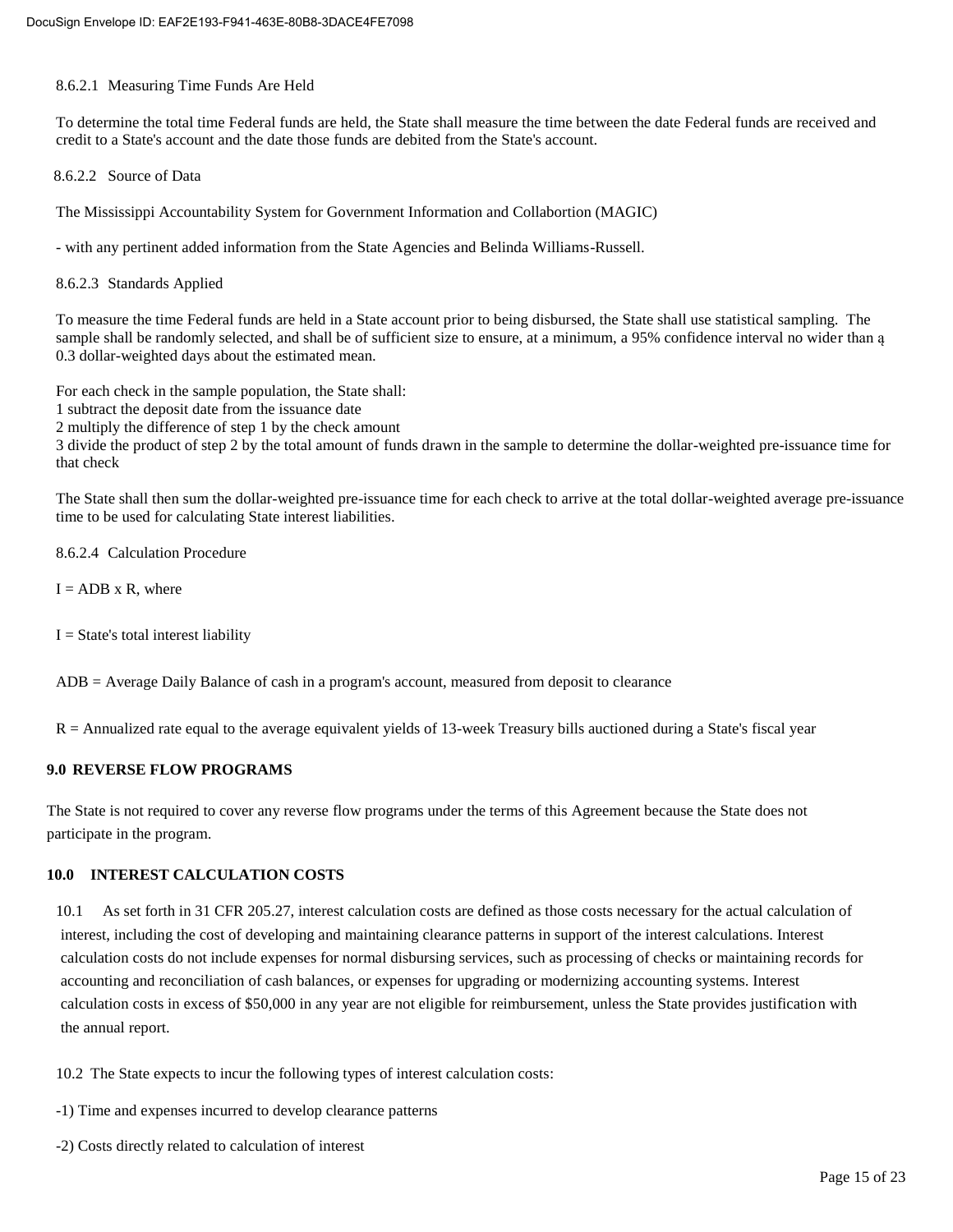-3) Costs associated with preparation of the annual report

10.3 The State shall submit all claims for reimbursement of interest calculation costs with its Annual Report in accordance with 31 CFR 205.

#### **11.0 NON-COMPLIANCE**

11.1 The provisions of 31 CFR Part 205.29 and 31 CFR Part 205.30 shall apply in cases of non-compliance with the terms of this Agreement.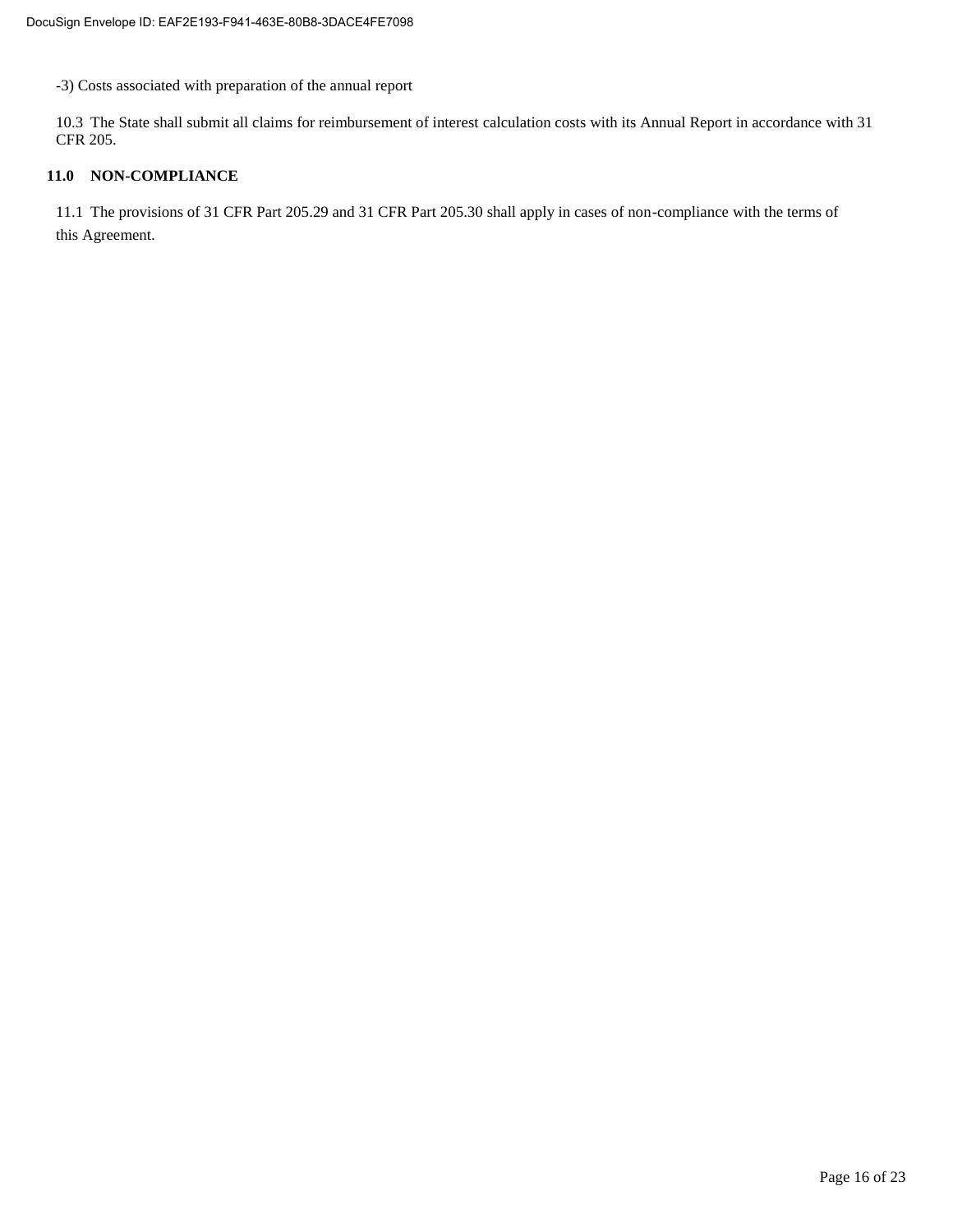#### **12.0 AUTHORIZED SIGNATURES**

Liz Welch State Fiscal Officer Executive Director, Department of Finance and Administration

| DocuSigned by:            |                           |
|---------------------------|---------------------------|
| Weldi<br>Uη<br>Signature: | 6/24/2021<br>Date Signed: |
| -569C9FD467DF492          |                           |

Date Submitted 6/22/2021

Sandra R. Paylor Acting Assistant Commissioner Revenue Collections Management Bureau of the Fiscal Service U.S. Department of the Treasury

-DocuSigned by: Signature: Sandra Paylor Date Signed:

6/28/2021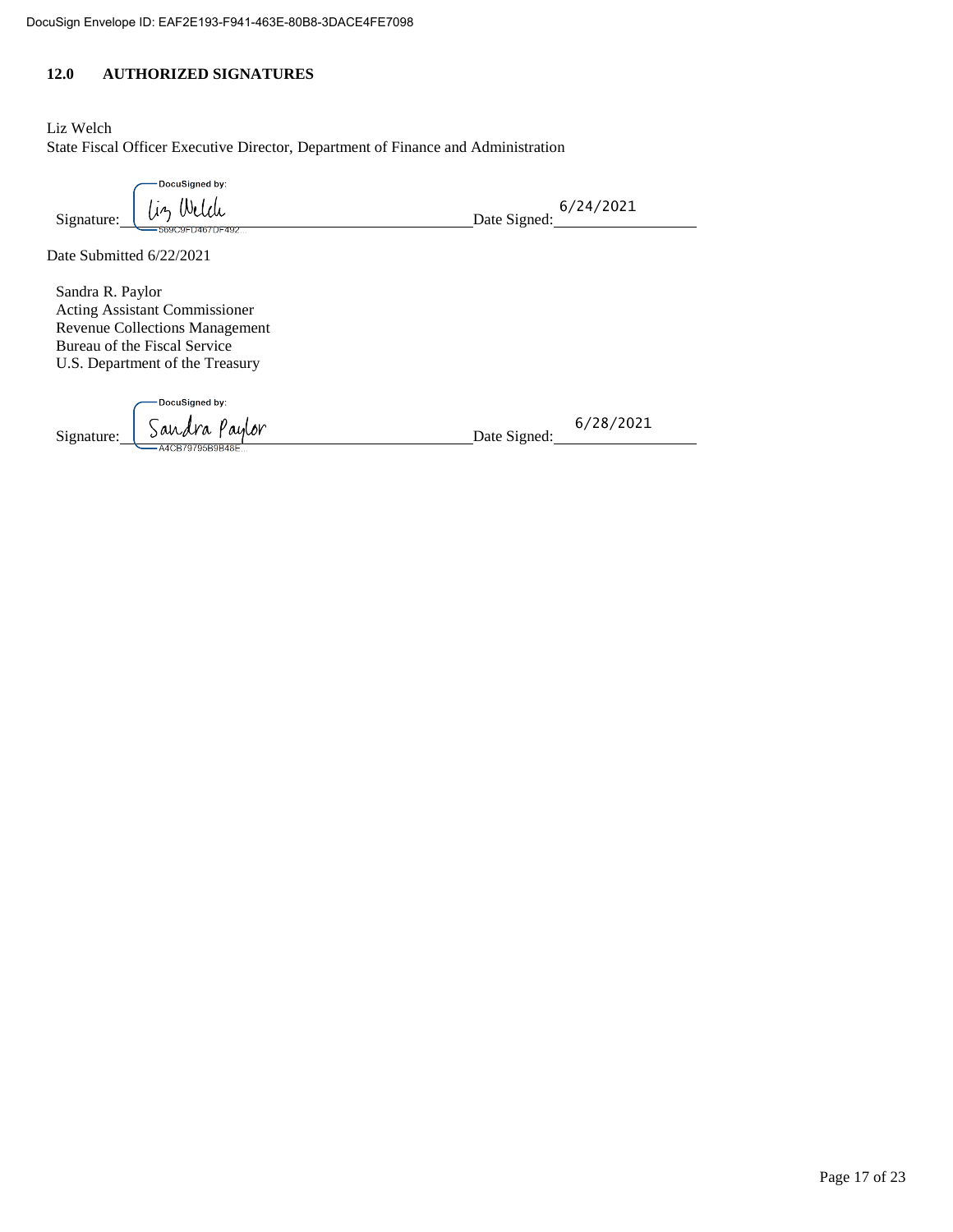# **Exhibit I - Funds Request and Receipt Times Schedule**

# **State of Mississippi**

| <b>Federal Agency</b>             | Payment Type | <b>Request Cut-Off Time</b> | <b>Receipt Window</b> |
|-----------------------------------|--------------|-----------------------------|-----------------------|
| Agriculture-FNS                   | <b>ACH</b>   | 11:59 PM                    | 1 day                 |
| Agriculture-FNS                   | Fedwire      | 5:45 PM                     | 0 <sub>day</sub>      |
| Agriculture-FS                    | <b>ACH</b>   | 3:00 PM                     | 1 day                 |
| Air National Guard                | ACH          | 12:00 PM                    | $\overline{15}$ days  |
| <b>Army National Guard</b>        | $\rm ACH$    | 12:00 PM                    | 15 days               |
| Commerce-NOAA                     | <b>ACH</b>   | 2:00 PM                     | 1 day                 |
| Dept of Homeland Security (FEMA)  | Fedwire      | 2:00 PM                     | 2 days                |
| Dept of Homeland Security (ODP)   | <b>ACH</b>   | 2:00 PM                     | 2 days                |
| Dept of Homeland Security (ODP)   | Fedwire      | 2:00 PM                     | 2 days                |
| <b>EPA</b>                        | <b>ACH</b>   | 2:00 PM                     | 2 days                |
| <b>EPA</b>                        | Fedwire      | 2:00 PM                     | 0 <sub>day</sub>      |
| Education                         | <b>ACH</b>   | 3:00 PM                     | 1 day                 |
| Education                         | Fedwire      | 2:00 PM                     | 0 <sub>day</sub>      |
| Energy                            | <b>ACH</b>   | 4:00 PM                     | 1 day                 |
| Energy                            | Fedwire      | 3:00 PM                     | 0 <sub>day</sub>      |
| <b>HHS</b>                        | <b>ACH</b>   | 5:00 PM                     | 1 day                 |
| <b>HHS</b>                        | Fedwire      | 3:00 PM                     | 0 <sub>day</sub>      |
| <b>HUD</b>                        | <b>ACH</b>   | 5:30 PM                     | 2 days                |
| <b>HUD</b>                        | Fedwire      | 3:00 PM                     | 0 <sub>day</sub>      |
| Interior-FWS                      | <b>ACH</b>   | 11:59 PM                    | 1 day                 |
| Interior-FWS                      | Fedwire      | 5:45 PM                     | 0 <sub>day</sub>      |
| Interior-OSM                      | <b>ACH</b>   | 3:00 PM                     | 1 day                 |
| Interior-OSM                      | Fedwire      | 1:00 PM                     | 0 <sub>day</sub>      |
| Justice                           | <b>ACH</b>   | 11:00 PM                    | 6 days                |
| Justice                           | Fedwire      | 2:00 PM                     | 2 days                |
| Labor-Non-UTF                     | <b>ACH</b>   | 3:00 PM                     | 1 day                 |
| Labor-UTF                         | <b>ACH</b>   | 3:00 PM                     | 1 day                 |
| Labor-UTF                         | Fedwire      | 3:00 PM                     | 0 <sub>day</sub>      |
| National Science Foundation (NSF) | <b>ACH</b>   | 8:00 PM                     | 1 day                 |
| National Science Foundation (NSF) | Fedwire      | 5:45 PM                     | 0 day                 |
| Social Security Administration    | <b>ACH</b>   | 11:59 PM                    | 1 day                 |
| Social Security Administration    | Fedwire      | 5:45 PM                     | 0 <sub>day</sub>      |
| Transportation (FAA)              | <b>ACH</b>   | 2:00 PM                     | 1 day                 |
| Transportation (FHWA)             | <b>ACH</b>   | 12:00 PM                    | 3 days                |
| Transportation (FHWA)             | Fedwire      | 12:00 PM                    | 0 <sub>day</sub>      |
| Transportation (FTA)              | <b>ACH</b>   | 2:00 PM                     | 1 day                 |
| Veterans Administration           | $\rm ACH$    | 12:00 PM                    | 3 days                |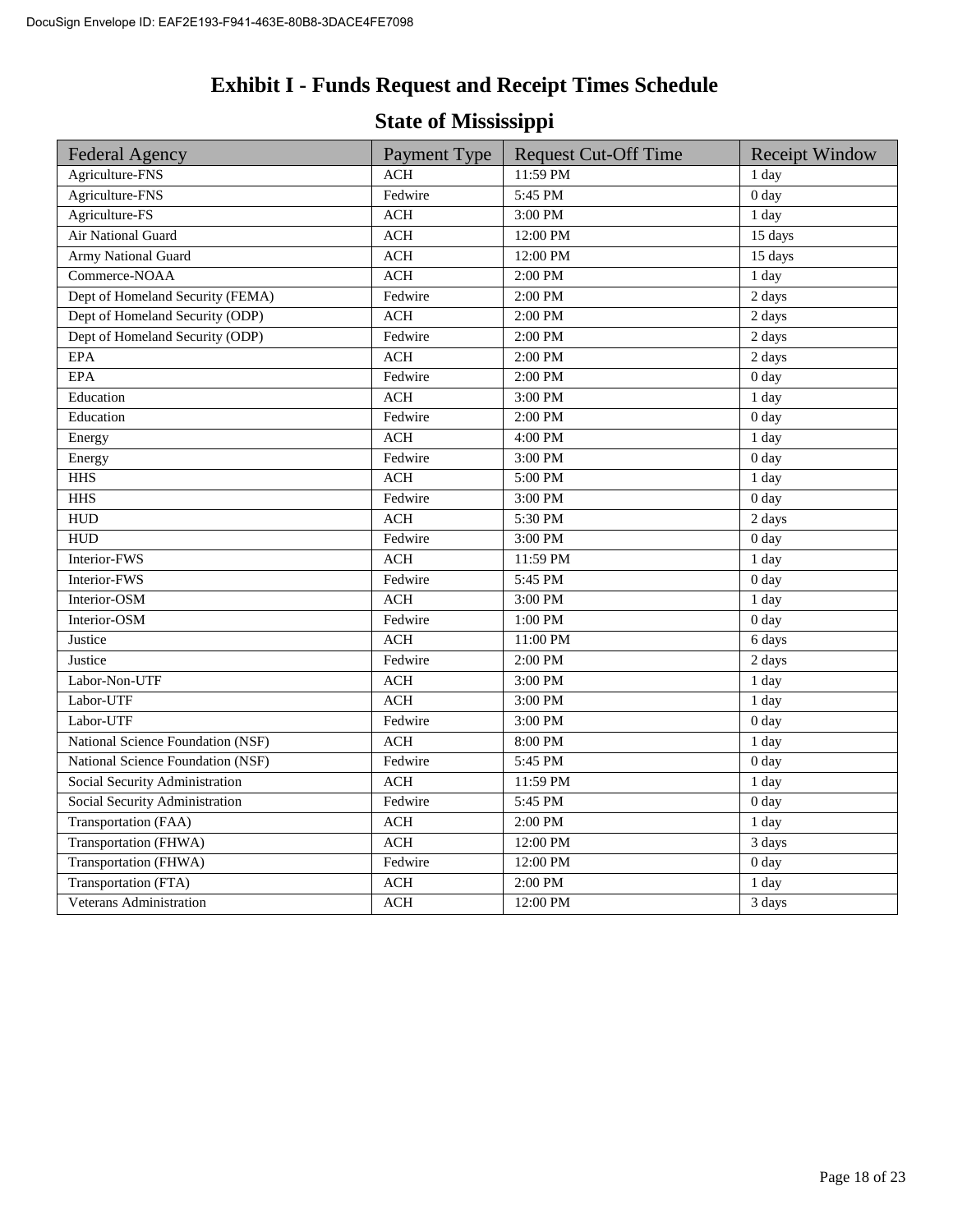# **Exhibit II - State of Mississippi LIST OF STATE CLEARANCE TIMES**

## **(Rounded Dollar-Weighted Average Day of Clearance)**

## **Clearance Times Where the Timing of A Draw Down Is Based on A Clearance Pattern**

| <b>CFDA</b> | Program Name                                                                                     | Recipient                                              | %     | Component                                    | Technique                                      | Rounded<br>days |
|-------------|--------------------------------------------------------------------------------------------------|--------------------------------------------------------|-------|----------------------------------------------|------------------------------------------------|-----------------|
| 10.551      | Supplemental<br>Nutrition<br>Assistance<br>Program                                               | Department of<br>Human Services                        | 100.0 | Payments to<br>Beneficiaries (EBT)           | Actual Clearance,<br>ZBA - Same Day<br>Payment | 0 Days          |
| 10.555      | <b>National School</b><br>Lunch Program                                                          | Department of<br>Education                             | 50.0  | <b>Basic Program Costs</b>                   | Actual Clearance,<br>ZBA - Same Day<br>Payment | 0 Days          |
|             | National School<br>Lunch Program                                                                 | Department of<br>Education                             | 25.0  | <b>Payroll Costs</b><br>(Warrants)           | Average Clearance                              | 2 Days          |
|             | National School<br>Lunch Program                                                                 | Department of<br>Education                             | 25.0  | Payroll Costs (Direct<br>Deposit)            | Actual Clearance,<br>ZBA - Same Day<br>Payment | 0 Days          |
| 10.557      | Special<br>Supplemental<br>Nutrition Program<br>for Women,<br>Infants, and<br>Children           | Department of<br>Health                                | 20.0  | <b>Basic Program Costs</b>                   | Average Clearance                              | 1 Day           |
|             | Special<br>Supplemental<br>Nutrition Program<br>for Women,<br>Infants, and<br>Children           | Department of<br>Health                                | 10.0  | <b>Administration Funds</b>                  | <b>Monthly Draws</b>                           | 1 Day           |
|             | Special<br>Supplemental<br>Nutrition Program<br>for Women,<br>Infants, and<br>Children           | Department of<br>Health                                | 30.0  | Supplemental Food<br>Costs                   | Actual Clearance,<br>ZBA - Same Day<br>Payment | 0 Days          |
|             | Special<br>Supplemental<br>Nutrition Program<br>for Women,<br>Infants, and<br>Children           | Department of<br>Health                                | 20.0  | Supplemental Food<br>Costs (EFT) Payrolls    | Actual Clearance,<br>ZBA - Same Day<br>Payment | 0 Days          |
|             | Special<br>Supplemental<br>Nutrition Program<br>for Women,<br>Infants, and<br>Children           | Department of<br>Health                                | 20.0  | <b>Basic program Costs</b><br>(EFT) Payrolls | Actual Clearance,<br>ZBA - Same Day<br>Payment | 0 Days          |
| 12.401      | National Guard<br>Military<br>Operations and<br>Maintenance<br>$(O&M)$ Projects                  | Mississippi<br>Military<br>Department                  | 100.0 | Operations and<br>Maintenance                | Reimbursable<br>Funding                        | N/A             |
| 17.225<br>F | Unemployment<br>Insurance --<br><b>Federal Benefit</b><br>Account and<br>Administrative<br>Costs | Mississippi<br>Department of<br>Employment<br>Security | 1.0   | <b>Benefits Costs</b>                        | Average Clearance                              | 2 Days          |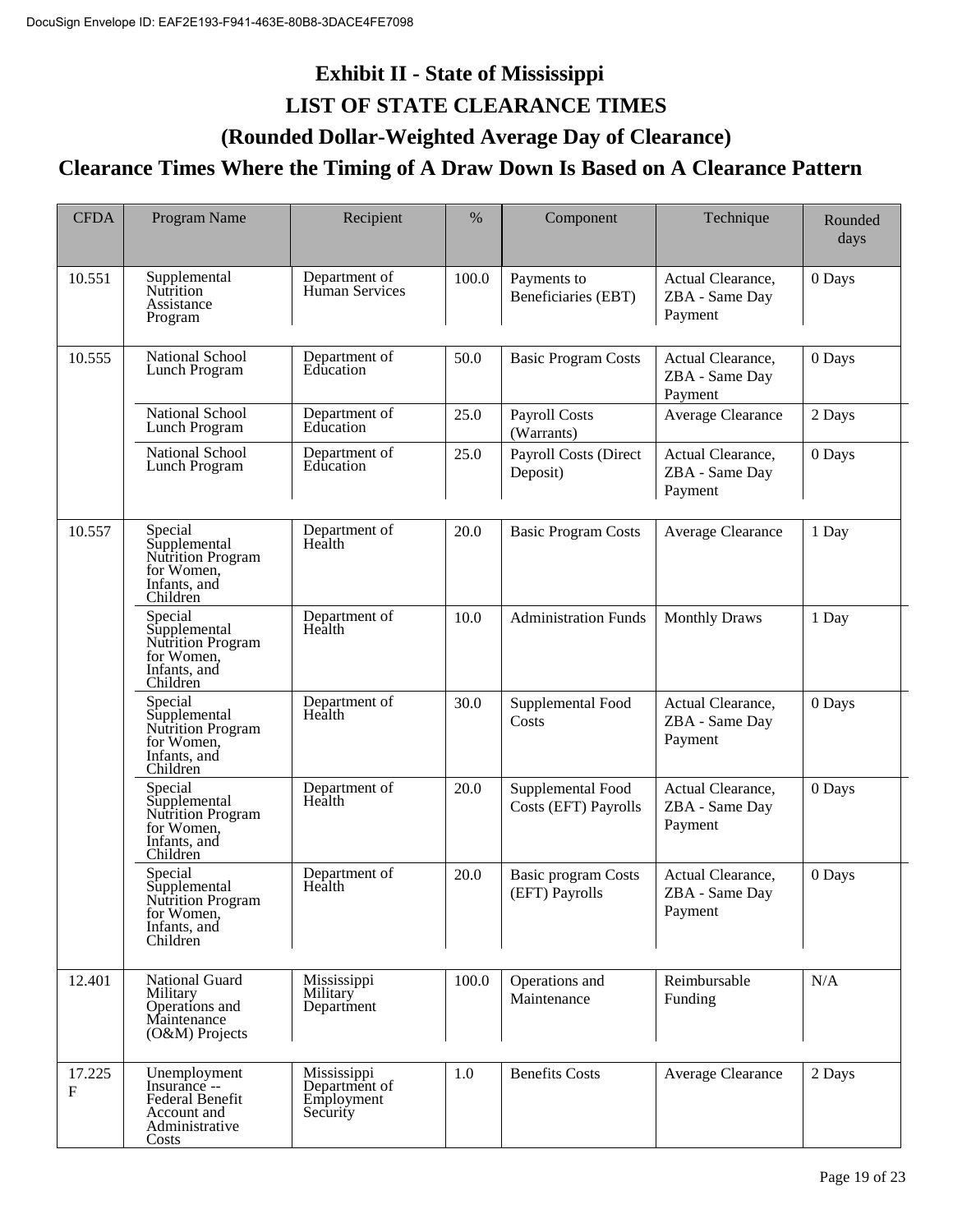|             | Unemployment<br>Insurance --<br>Federal Benefit<br>Account and<br>Administrative<br>Costs | Mississippi<br>Department of<br>Employment<br>Security | 39.0  | <b>Administrative Costs</b><br>(nonpayroll)       | Payment Schedule -<br>Weekly                   | 3 Days |
|-------------|-------------------------------------------------------------------------------------------|--------------------------------------------------------|-------|---------------------------------------------------|------------------------------------------------|--------|
|             | Unemployment<br>Insurance --<br>Federal Benefit<br>Account and<br>Administrative<br>Costs | Mississippi<br>Department of<br>Employment<br>Security | 60.0  | <b>Benefits Costs</b>                             | Actual Clearance,<br>ZBA - Same Day<br>Payment | 0 Days |
| 17.225<br>S | Unemployment<br>Insurance -- State<br>Benefit Account                                     | Mississippi<br>Department of<br>Employment<br>Security | 90.0  | <b>Benefit Costs</b>                              | Actual Clearance,<br>ZBA - Same Day<br>Payment | 0 Days |
|             | Unemployment<br>Insurance -- State<br>Benefit Account                                     | Mississippi<br>Department of<br>Employment<br>Security | 10.0  | <b>Benefit Costs</b>                              | Average Clearance                              | 2 Days |
| 20.205      | <b>Highway Planning</b><br>and Construction                                               | Department of<br>Transportation                        | 100.0 | Program Costs                                     | Actual Clearance,<br>ZBA - Same Day<br>Payment | 0 Days |
| 84.010      | Title I Grants to<br>Local Educational<br>Agencies                                        | Department of<br>Education                             | 20.0  | Payroll (Warrants)                                | Average Clearance                              | 2 Days |
|             | Title I Grants to<br>Local Educational<br>Agencies                                        | Department of<br>Education                             | 40.0  | Payments to<br>Beneficiaries                      | Actual Clearance,<br>ZBA - Same Day<br>Payment | 0 Days |
|             | Title I Grants to<br>Local Educational<br>Agencies                                        | Department of<br>Education                             | 20.0  | Payroll (Direct<br>Deposit)                       | Actual Clearance,<br>ZBA - Same Day<br>Payment | 0 Days |
|             | Title I Grants to<br>Local Educational<br>Agencies                                        | Department of<br>Education                             | 20.0  | <b>Indirect Costs</b>                             | <b>Monthly Draws</b>                           | 1 Day  |
| 84.027      | Special Education<br>-- Grants to States                                                  | Department of<br>Education                             | 10.0  | Direct Administrative                             | Payment Schedule -<br>Weekly                   | 1 Day  |
|             | <b>Special Education</b><br><b>Grants to States</b>                                       | Department of<br>Education                             | 10.0  | Payroll (Direct<br>Deposit)                       | Actual Clearance,<br>ZBA - Same Day<br>Payment | 0 Days |
|             | <b>Special Education</b><br>-- Grants to States                                           | Department of<br>Education                             | 50.0  | Payments to LEAs<br>and other recipients          | Actual Clearance,<br>ZBA - Same Day<br>Payment | 0 Days |
|             | <b>Special Education</b><br>-- Grants to States                                           | Department of<br>Education                             | 10.0  | Payroll (Warrants)                                | Average Clearance                              | 2 Days |
|             | <b>Special Education</b><br>-- Grants to States                                           | Department of<br>Education                             | 10.0  | Discretionary (Not<br>paid to LEAs)               | Payment Schedule -<br>Weekly                   | 1 Day  |
|             | <b>Special Education</b><br>-- Grants to States                                           | Department of<br>Education                             | 10.0  | <b>Indirect Costs</b>                             | <b>Monthly Draws</b>                           | 1 Day  |
| 93.558      | Temporary<br>Assistance for<br><b>Needy Families</b>                                      | Department of<br>Human Services                        | 5.0   | Payments to<br><b>Beneficiaries</b><br>(Warrants) | Average Clearance                              | 3 Days |
|             | Temporary<br>Assistance for<br><b>Needy Families</b>                                      | Department of<br>Human Services                        | 5.0   | Payroll (Warrants)                                | Average Clearance                              | 3 Days |
|             | Temporary<br>Assistance for<br><b>Needy Families</b>                                      | Department of<br>Human Services                        | 40.0  | Program Costs                                     | Average Clearance                              | 2 Days |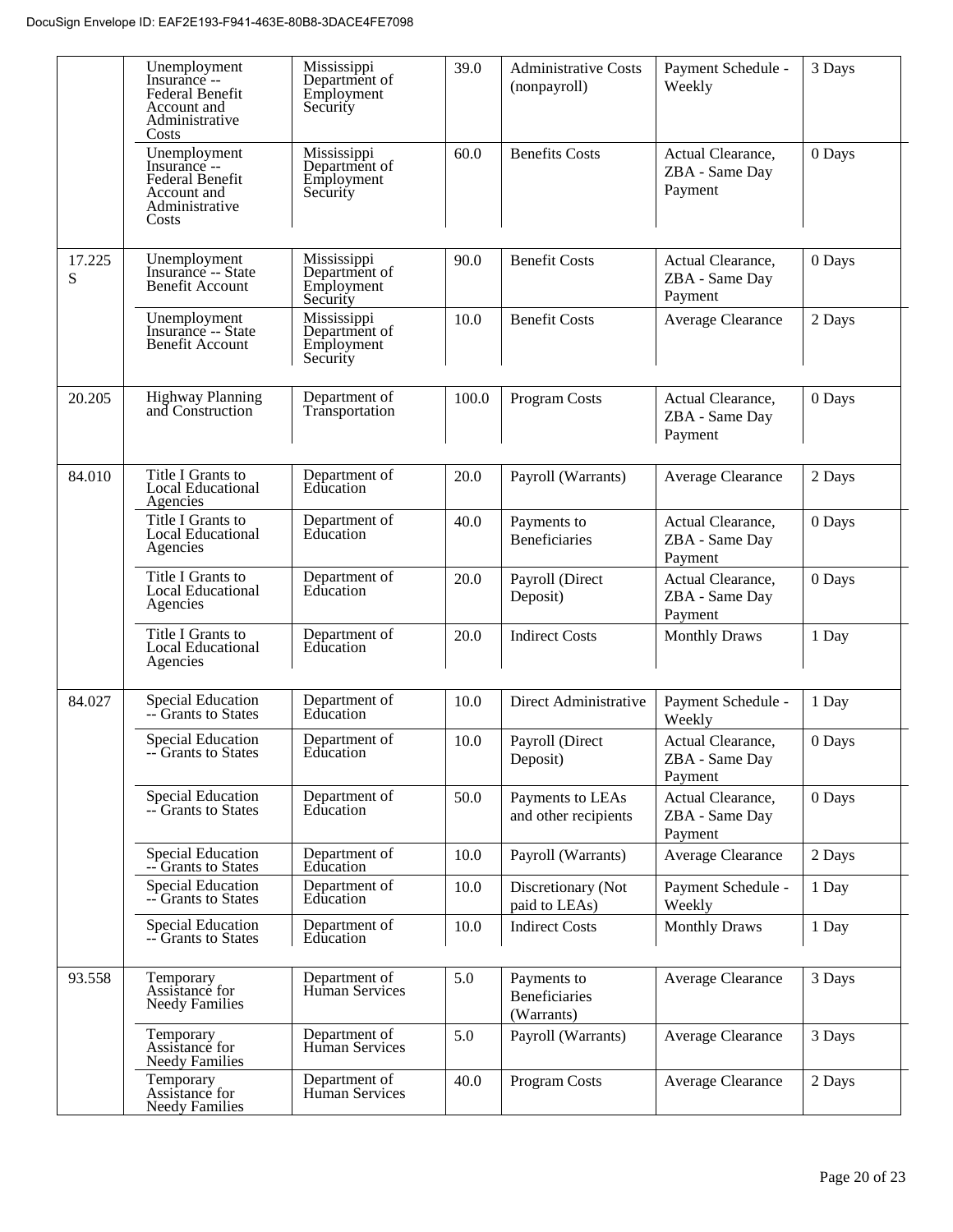|        | Temporary<br>Assistance for<br><b>Needy Families</b>                                        | Department of<br>Human Services                  | 10.0  | Payroll (Direct<br>Deposit)                                    | Actual Clearance,<br>ZBA - Same Day<br>Payment | 0 Days |
|--------|---------------------------------------------------------------------------------------------|--------------------------------------------------|-------|----------------------------------------------------------------|------------------------------------------------|--------|
|        | Temporary<br>Assistance for<br><b>Needy Families</b>                                        | Department of<br>Human Services                  | 35.0  | Payments to<br>Beneficiaries (EBT)                             | Actual Clearance,<br>ZBA - Same Day<br>Payment | 0 Days |
|        | Temporary<br>Assistance for<br><b>Needy Families</b>                                        | Department of<br>Human Services                  | 5.0   | <b>Administrative Costs</b>                                    | Daily Draws                                    | 0 Days |
| 93.575 | Child Care and<br>Development<br><b>Block Grant</b>                                         | Department of<br>Human Services                  | 3.0   | Payroll (Direct<br>Deposits)                                   | Actual Clearance,<br>ZBA - Same Day<br>Payment | 0 Days |
|        | Child Care and<br>Development<br><b>Block Grant</b>                                         | Department of<br>Human Services                  | 39.0  | <b>Program Costs</b>                                           | Average Clearance                              | 2 Days |
|        | Child Care and<br>Development<br><b>Block Grant</b>                                         | Department of<br>Human Services                  | 1.0   | Payroll (Warrants)                                             | Average Clearance                              | 3 Days |
|        | Child Care and<br>Development<br><b>Block Grant</b>                                         | Department of<br>Human Services                  | 54.0  | Payments to<br><b>Beneficiaries</b><br>(Warrants)              | Average Clearance                              | 3 Days |
|        | Child Care and<br>Development<br><b>Block Grant</b>                                         | Department of<br>Human Services                  | 3.0   | <b>Administrative Costs</b>                                    | Daily Draws                                    | 0 Days |
| 93.767 | Children's Health<br>Insurance<br>Program                                                   | Division of<br>Medicaid                          | 100.0 | Payments to<br>Providers                                       | Actual Clearance,<br>ZBA - Same Day<br>Payment | 0 Days |
| 93.778 | Medical<br>Assistance<br>Program                                                            | Division of<br>Medicaid                          | 83.96 | Payments to<br>Providers                                       | Actual Clearance,<br>ZBA - Same Day<br>Payment | 0 Days |
|        | Medical<br>Assistance<br>Program                                                            | Division of<br>Medicaid                          | 16.04 | Payment to Providers                                           | Actual Clearance,<br>ZBA - Same Day<br>Payment | 0 Days |
| 97.036 | Disaster Grants -<br><b>Public Assistance</b><br>(Presidentially<br>Declared<br>Disasters)  | Mississippi<br>Emergency<br>Management<br>Agency | 4.0   | <b>Management Costs</b>                                        | Average Clearance                              | 2 Days |
|        | Disaster Grants -<br><b>Public Assistance</b><br>(Presidentially)<br>Declared<br>Disasters) | Mississippi<br>Emergency<br>Management<br>Agency | 95.0  | Program Costs<br>(Warrants and EFT's)                          | Average Clearance                              | 2 Days |
|        | Disaster Grants -<br><b>Public Assistance</b><br>(Presidentially<br>Declared<br>Disasters)  | Mississippi<br>Emergency<br>Management<br>Agency | 1.0   | <b>Administrative Costs</b><br>(Travel, Per Diem,<br>Overtime) | Average Clearance                              | 2 Days |

#### **Certification**

I hereby certify that an authorized State official has certified at least every five years that the "Rounded Days of Clearance" listed

in Exhibit 2 of this Treasury-State Agreement:

- 1. Have been prepared in accordance with the standards provided in 31 CFR 205.20;
- 2. Accurately represent the flow of Federal funds under the Federal assistance programs to which they apply;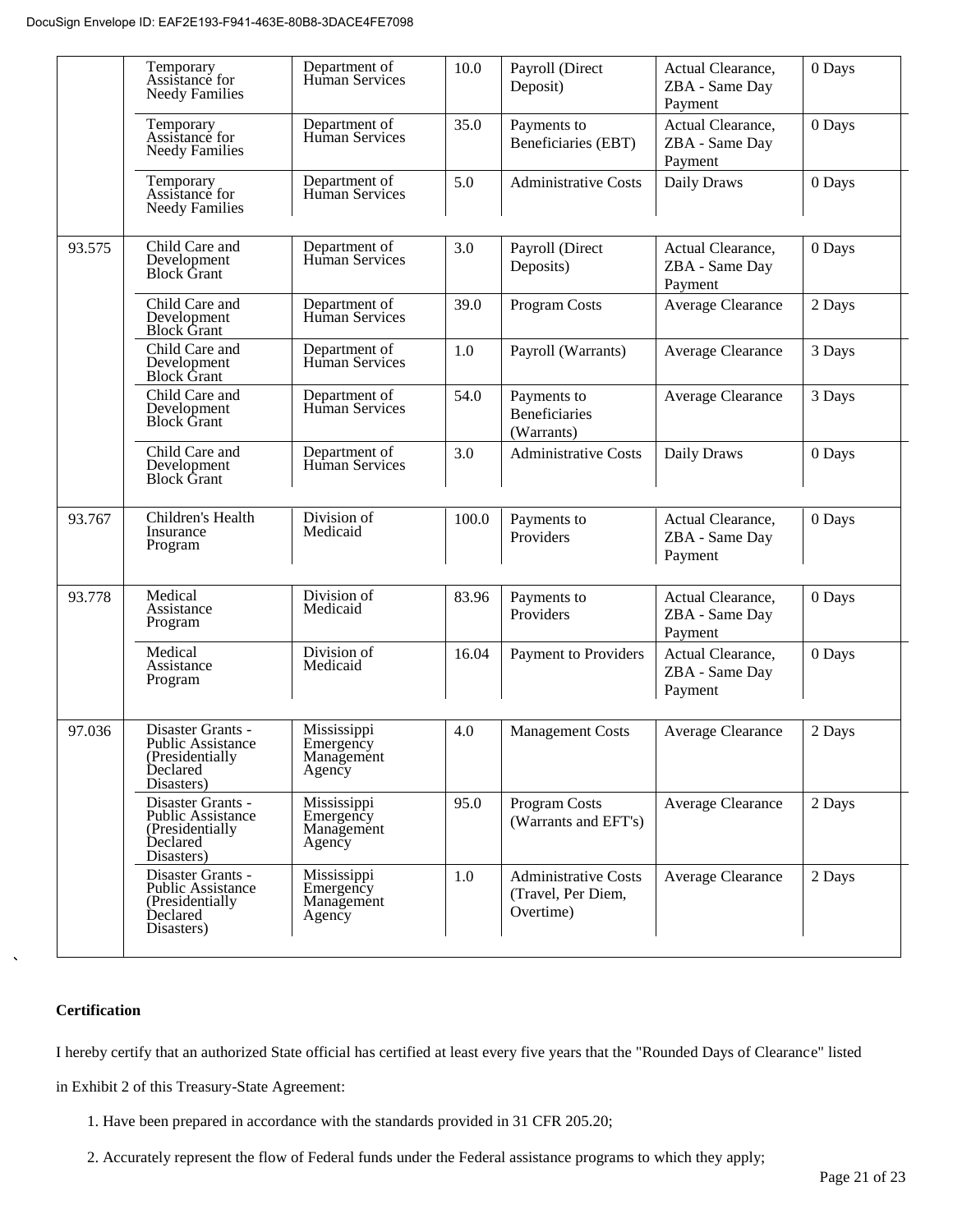3. Reflect seasonal or other periodic variations in the clearance activities; and,

4. Are auditable.

|       | 6/24/2021 |
|-------|-----------|
| Date: |           |

| Printed Name:                                               | Liz Welch               |
|-------------------------------------------------------------|-------------------------|
|                                                             | DocuSigned by:          |
| Certifying Signature: [ <i>Liz Welch</i><br>569C9FD467DF492 |                         |
| Title:                                                      | Executive Director, DFA |